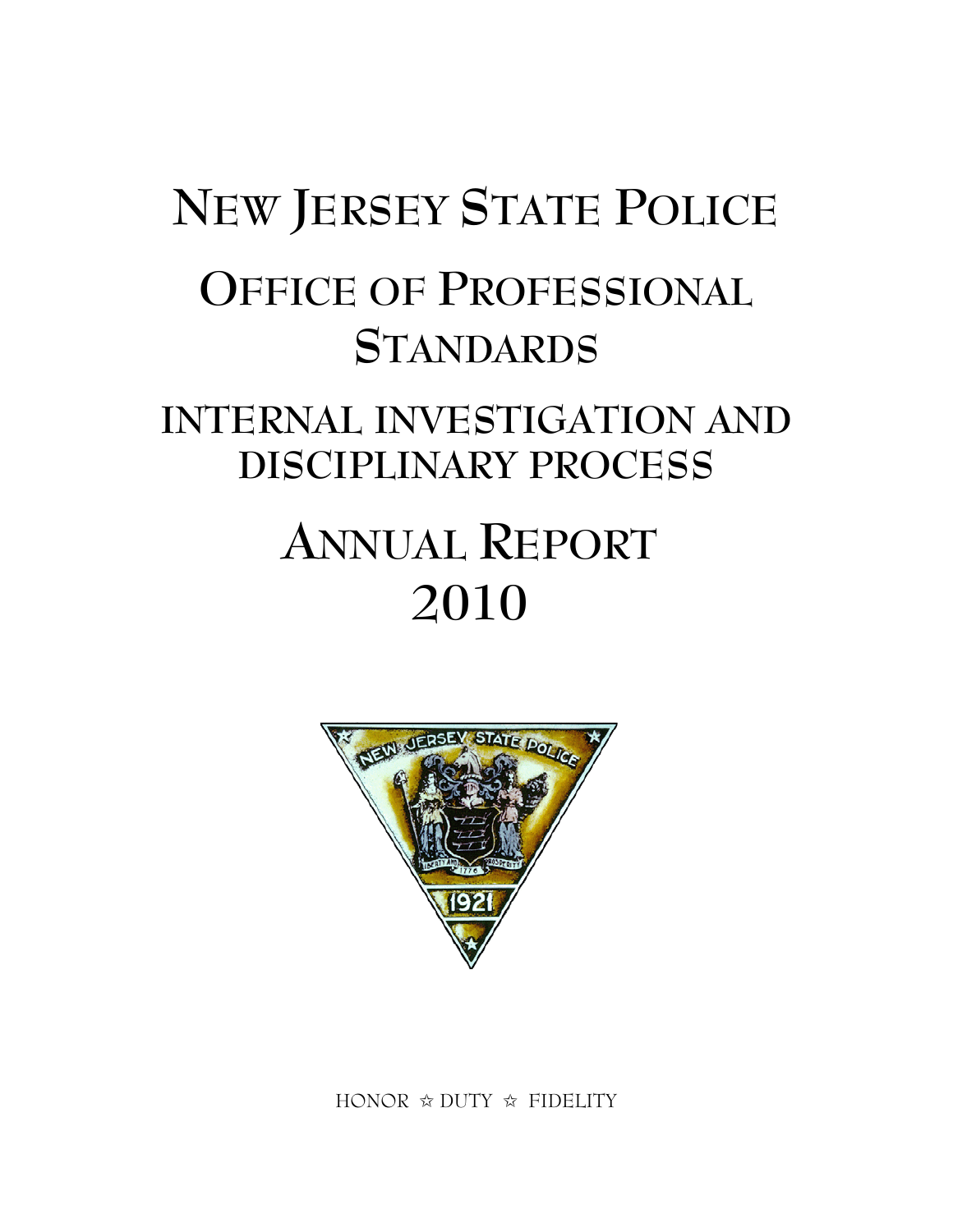#### TABLE OF CONTENTS

| EEO / AA Investigations and/or Compliance Investigations Forwarded to O.P.S. 7 |  |
|--------------------------------------------------------------------------------|--|
|                                                                                |  |
|                                                                                |  |
|                                                                                |  |
|                                                                                |  |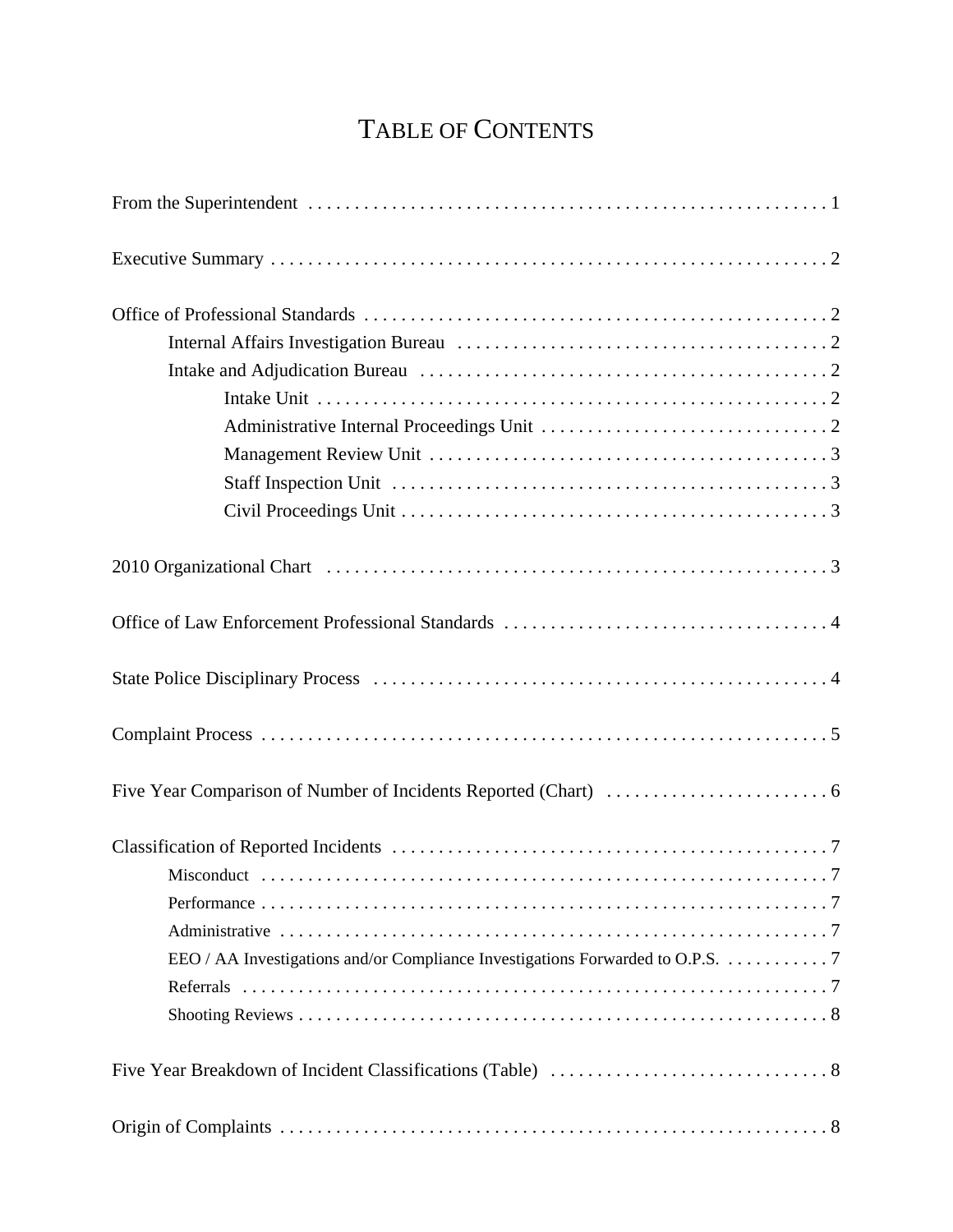| On-duty Conduct: State Police or |
|----------------------------------|
|                                  |
|                                  |
|                                  |
|                                  |
|                                  |
|                                  |
|                                  |
|                                  |
|                                  |
|                                  |
|                                  |
|                                  |
|                                  |
|                                  |
|                                  |
|                                  |
|                                  |
|                                  |
|                                  |
|                                  |
|                                  |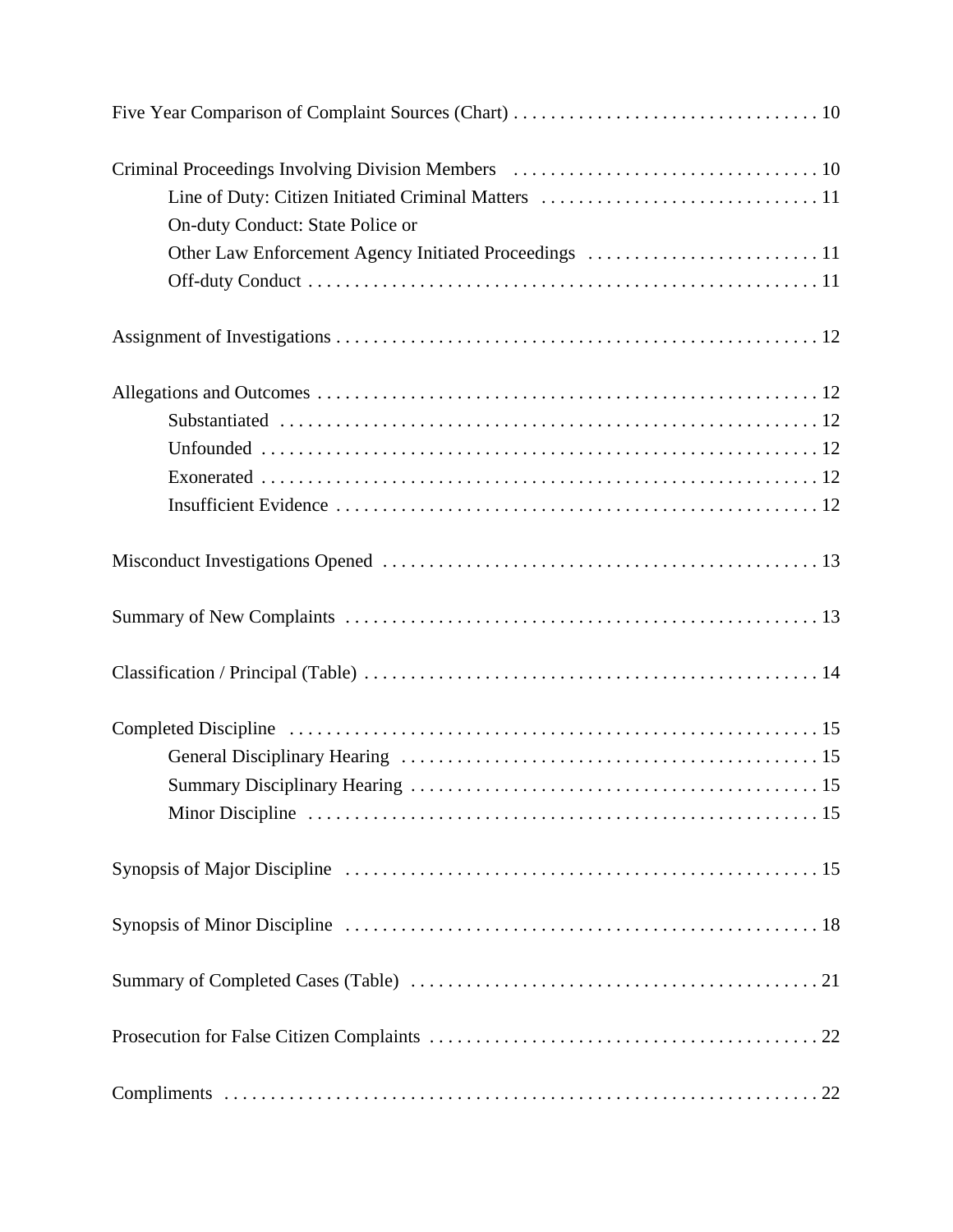#### **FROM THE SUPERINTENDENT...**

I am pleased to present the Governor, the Legislature and the citizens of New Jersey with the New Jersey State Police, *2010 Office of Professional Standards Annual Report* ("*the report*"). The State Police began producing this report in the year 2000 in response to legislation providing the public with an ability to examine the internal affairs function of the State Police and be reassured that it is truly operating in a trustworthy and acceptable manner. This year is no exception. Herein, the reader will find clearly presented topics, including descriptions of the current Office of Professional Standards (OPS) Table of Organization and related office functions, an explanation of the classification process for all reportable incidents, the system by which incidents are addressed and disposed of, and finally, a detailed analysis of the data compiled during 2010.

A law enforcement entity in a democratic society can tie its effectiveness directly to the level of trust it enjoys within the community it serves. A significant factor in gaining and maintaining that trust is ensuring that there is a strict allegiance to a highly professional and transparent internal affairs function. It follows that the execution of the internal affairs function within a professional law enforcement entity presents challenges that require constant and consistent vigilance. I believe that a fair review of the *2010 Annual Report* will support the conclusion that the New Jersey State Police maintains that level of vigilance.

This introduction will not restate all of the facts, figures and analysis articulated in this report, other than to remind the reader that troopers of the New Jersey State Police engaged in more than **two million police/citizen contacts during the calendar year 2010.** Any single complaint reported to the OPS that was generated within that vast number of contacts was, without exception, assigned a number, classified, and addressed in accordance with established highly-reputable best practices.

In addition to adhering to best practices, we conduct further system checks and balances through an auditing process conducted by the Office of Law Enforcement Professional Standards (OLEPS), Office of the Attorney General. Twice annually, the OLEPS conducts a comprehensive audit of the OPS functions, including a thorough critique of all misconduct cases closed during the period under review. To date, these audits support the conclusion that the OPS continues to operate at a high levels of proficiency and police accountability.

My personal commitment to the mission of the Office of Professional Standards is unwavering. I want to express my sincere appreciation for the hard work and dedication of the men and women of that office as, once again, I present to you the *2010 Office of Professional Standards Annual Report*.

Honor, Duty, and Fide

osap/L<sup>ux</sup>tuen

Joseph R. Fuentes Colonel Superintendent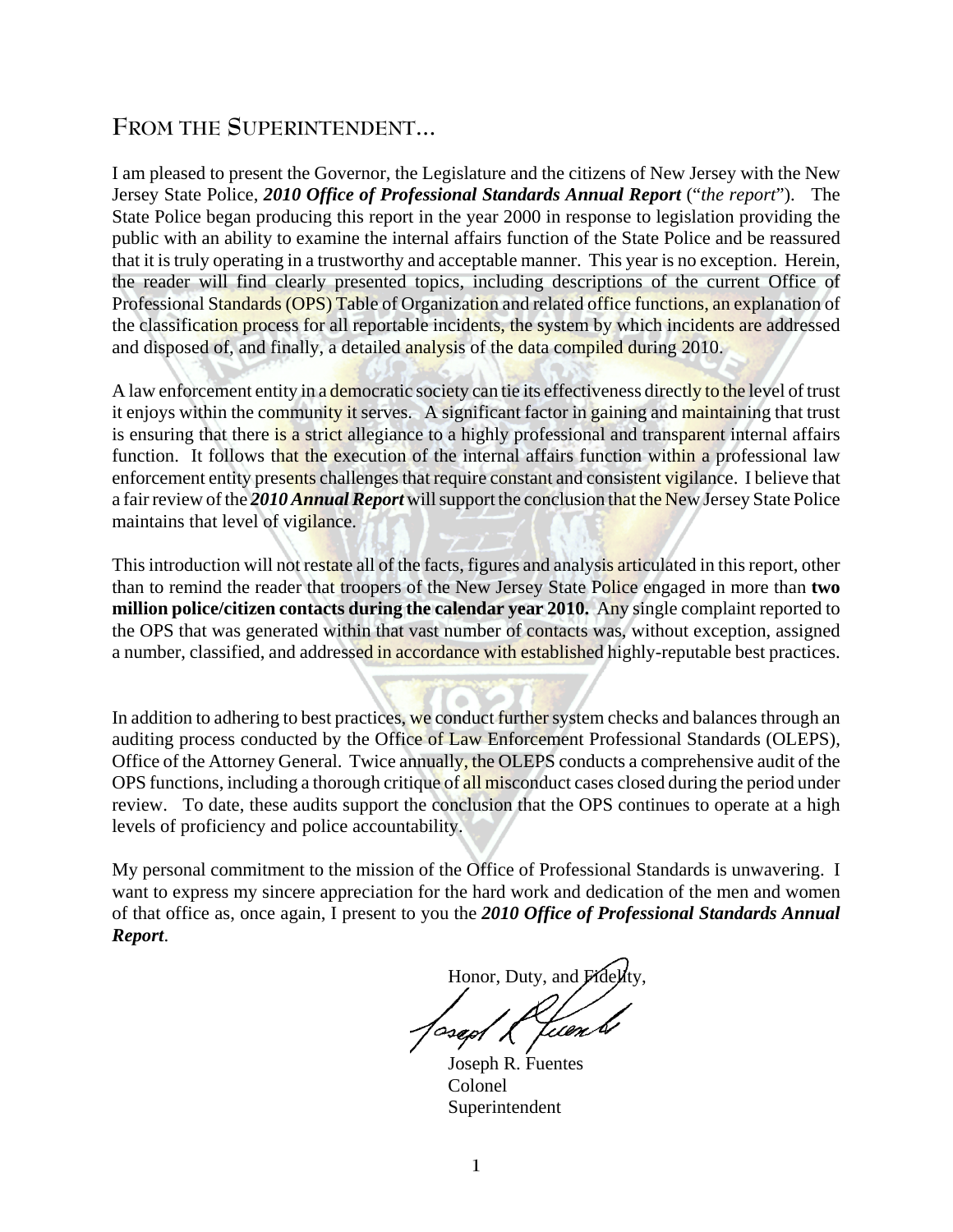#### **EXECUTIVE SUMMARY**

This report is intended to provide the Governor, State Legislature, the citizens of the State of New Jersey, and all other interested parties a brief history of the State Police internal affairs process and a comprehensive look at the disciplinary system employed by the Division. Included in the report are explanations of how the Division receives complaints, classifies the allegations, assigns cases for investigation, and adjudicates substantiated charges against enlisted members. The report also provides overviews of major and minor discipline imposed in 2010 as the result of substantiated allegations and other actions taken by the Division to address aberrant behavior.

#### **OFFICE OF PROFESSIONAL STANDARDS**

In 1999, the Attorney General's Office conducted a review of the Division's disciplinary system. As a result of this review, the Internal Affairs Bureau was reorganized and the Office of Professional Standards was established. The investigative and adjudication functions were transferred from the Division Staff Section and placed under the control of a major, reporting directly to the Superintendent. During 2001, the Division Standing Operating Procedure that governs the Office of Professional Standards was completely revised, and the new policy was adopted in January 2002. This revision ultimately resulted in the formation of two distinct bureaus within the office. On December 31, 2010, the Office of Professional Standards consisted of 63 persons. This includes 8 professional support personnel and 55 enlisted persons.

#### **INTERNAL AFFAIRS INVESTIGATION BUREAU**

The Internal Affairs Investigation Bureau is responsible for investigating all misconduct complaints made against enlisted members of the State Police. This bureau is commanded by a captain holding the position of bureau chief. The bureau also has an assistant bureau chief holding the rank of lieutenant. In addition, there are regional field units staffed with investigators which are located in north, central and south.

#### **INTAKE AND ADJUDICATION BUREAU**

The Intake and Adjudication Bureau is commanded by a captain, as bureau chief, and a lieutenant, as assistant bureau chief. The bureau is divided into five (5) units with varying responsibilities:

The Intake Unit: Accepts, classifies, and assigns or refers all reportable incidents received by the Office of Professional Standards. This unit is also responsible for notifying complainants of the Division's response to the complaints.

The Administrative Internal Proceedings Unit: Responsible for the adjudication of substantiated allegations, convening disciplinary hearings, and acts as a liaison between the Office of Professional Standards and the Office of the Attorney General, Office of Law Enforcement Professional Standards, and the Office of Administrative Law.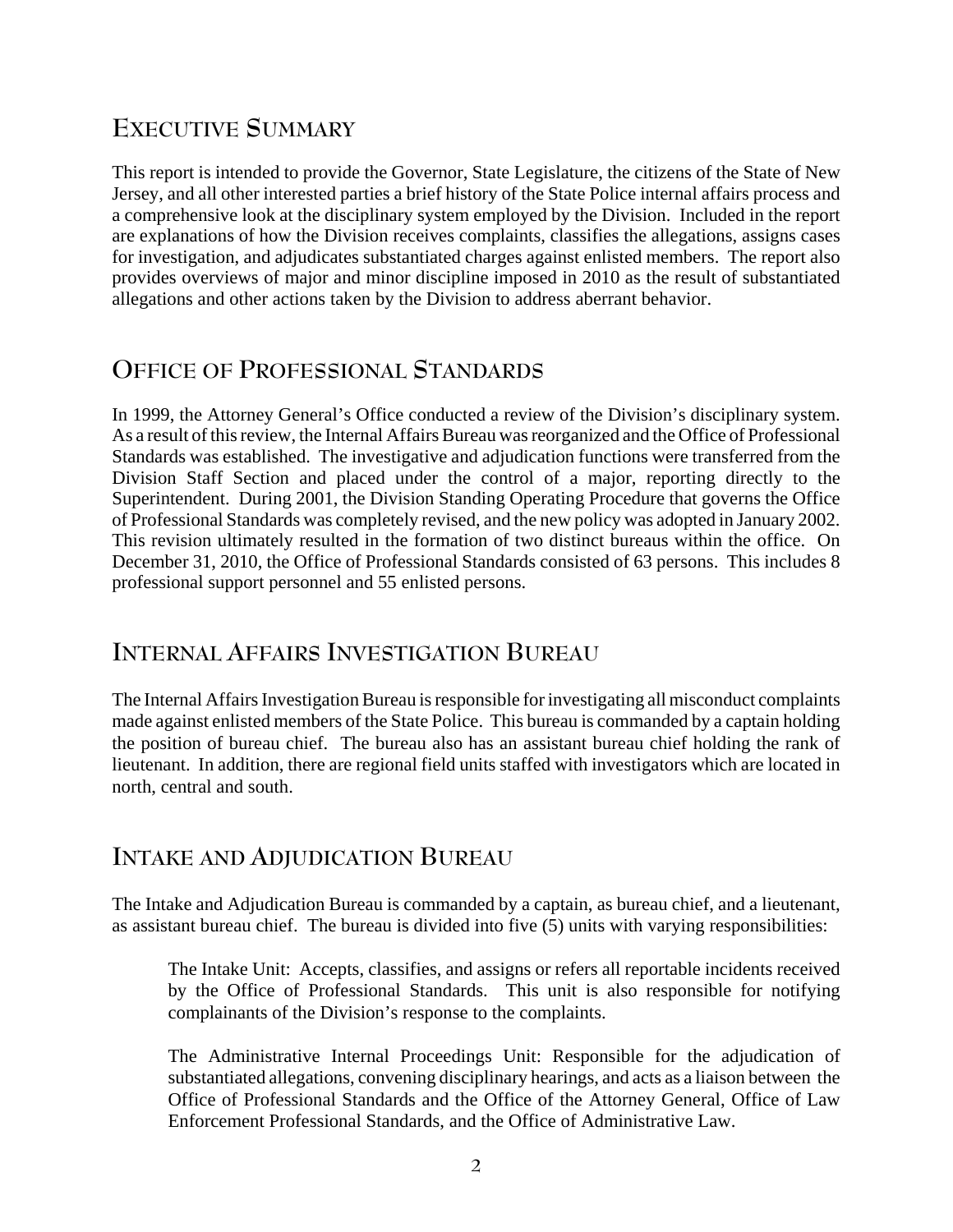The Management Review Unit: Responsible for the design, implementation, documentation, evaluation, and improvement of the Division's internal controls. The unit also assists sections and bureaus in developing systems of review for the cost effective use of resources and reviews all procedures concerning division financial accounts.

The Staff Inspection Unit: Responsible for instructing field officers in proper inspection techniques, reviewing inspection reports submitted by field supervisors, conducting evidence and administration inspections of stations and field units, and examining supervisory mobile video recording reviews.

The Civil Proceedings Unit: Responsible for recording, classifying, and tracking all civil actions filed against the Division or its individual members. The unit reviews and forwards to the proper agency all requests for legal representation, whether criminal or civil. Further, the unit acts as liaison between the Superintendent's Office, the Chief of Staff and the Office of Professional Standards Commanding Officer to the appropriate entities of the Attorney General's Office regarding civil litigation matters. In addition, the unit compiles and provides, in a timely and thorough manner, all requests for discovery demands in civil litigation to the Attorney General's Office. The Unit is also charged with researching policies, procedures, training and disciplinary issues in relation to legal matters concerning the Division. Finally, the unit ensures all requests for public records are handled in accordance with the procedures set forth in S.O.P. D4, Open Public Records Act.

#### **OFFICE OF PROFESSIONAL STANDARDS 2010 ORGANIZATIONAL CHART**

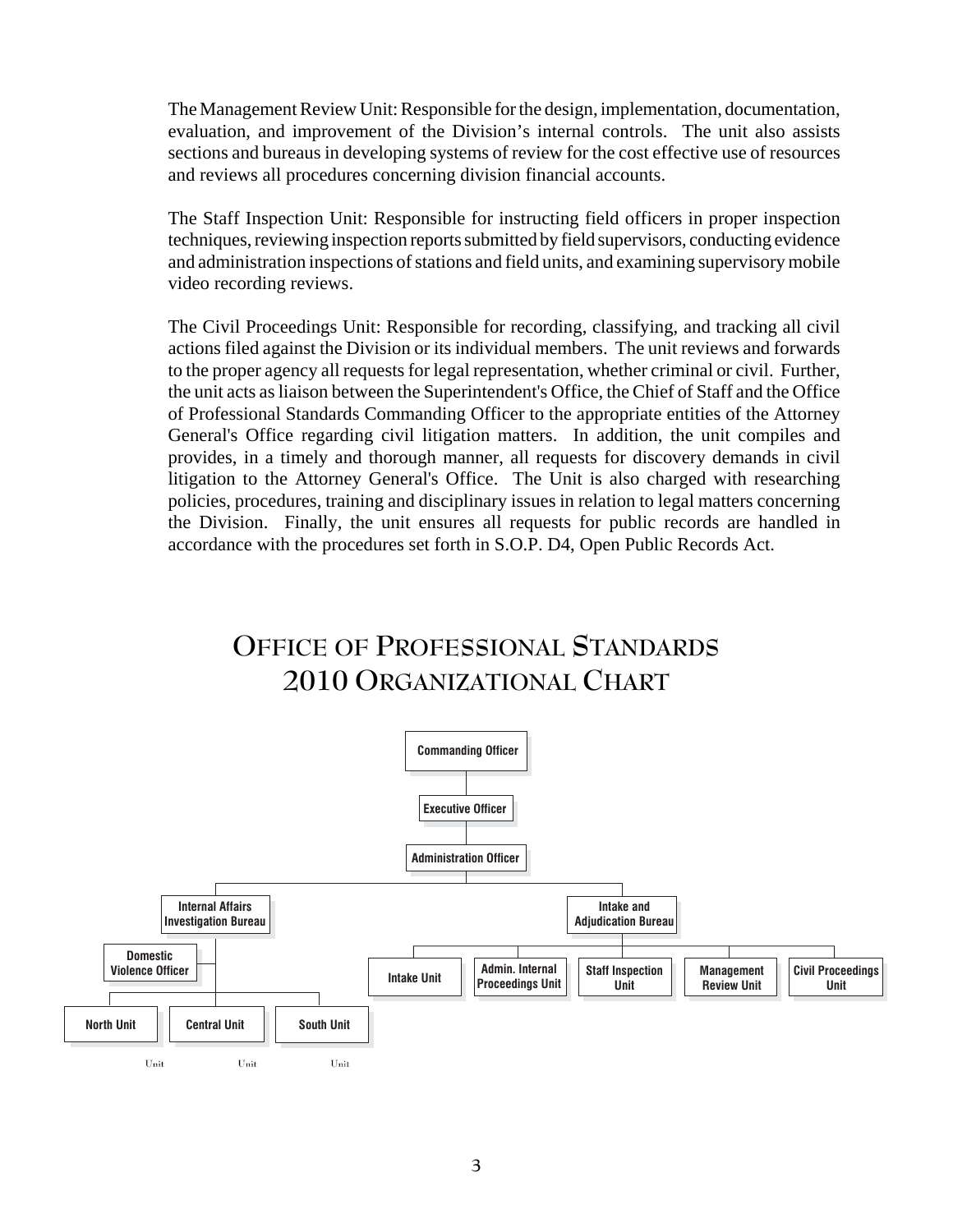#### **OFFICE OF LAW ENFORCEMENT PROFESSIONAL STANDARDS**

In recognition of the strong public policy interest in perpetuating the quality and standards established under the 1999 Consent Decree, on August 27, 2009, the Legislature enacted the Law Enforcement Professional Standards Act of 2009, L. 2009, c. 52:17B-222 et seq. The Act established the Office of Law Enforcement Professional Standards (OLEPS) within the OAG and assumed the functions that had been performed by the independent monitoring team under the consent decree.

As part of its statutory responsibilities, OLEPS reviews all Division rules, regulations, standing operating procedures and operations instructions relating to the consent decree. This ensures that the Division maintains or enhances its practices on matters pertaining to any applicable nondiscriminatory policy established by the Attorney General affecting, for example, the law of arrest and search and seizure, documentation of motor vehicle stops and other law enforcement activities occurring during the course of motor vehicle stops.

The Act further authorizes OLEPS to conduct operations audits and independent analyses of data, as necessary, to identify any potential disparity in enforcement and systematic problems that may exist affecting the integrity of motor vehicle stops, post-stop enforcement actions, supervision of patrol activities, training provided to Division members assigned to patrol duties, investigations of alleged misconduct and other matters affecting the integrity of the Division. Based on its audits, OLEPS is required to prepare a biannual report that evaluates the Division's compliance with relevant performance standards and procedures that include aggregate statistics on the Division's traffic enforcement activities and procedures, segregated by Division station and providing aggregate data on race and ethnicity of the civilians involved. The biannual report also provides aggregate data regarding misconduct investigations, and the number of external, internal and total complaints received and the disposition of those complaints.

The Attorney General and the Division are dedicated to serving the public and to providing the most vigorous, lawful, and nondiscriminatory implementation of law enforcement practices and procedures possible.

#### **STATE POLICE DISCIPLINARY PROCESS**

The New Jersey State Police is a statewide police organization that provides a full range of police services*.* As an employer, the Division is comprised of four thousand, two hundred and seventy-five (4,275) employees including two thousand, eight hundred and sixty-eight (2,868) sworn members, and one thousand, four hundred and seven  $(1,407)$  civilian members. <sup>1</sup>

Due to the unique mission of the State Police, the Office of Professional Standards is tasked with handling complaints from the public regarding troopers' conduct, as well as allegations of criminal conduct by members.

 $<sup>1</sup>$  As of December 2010</sup>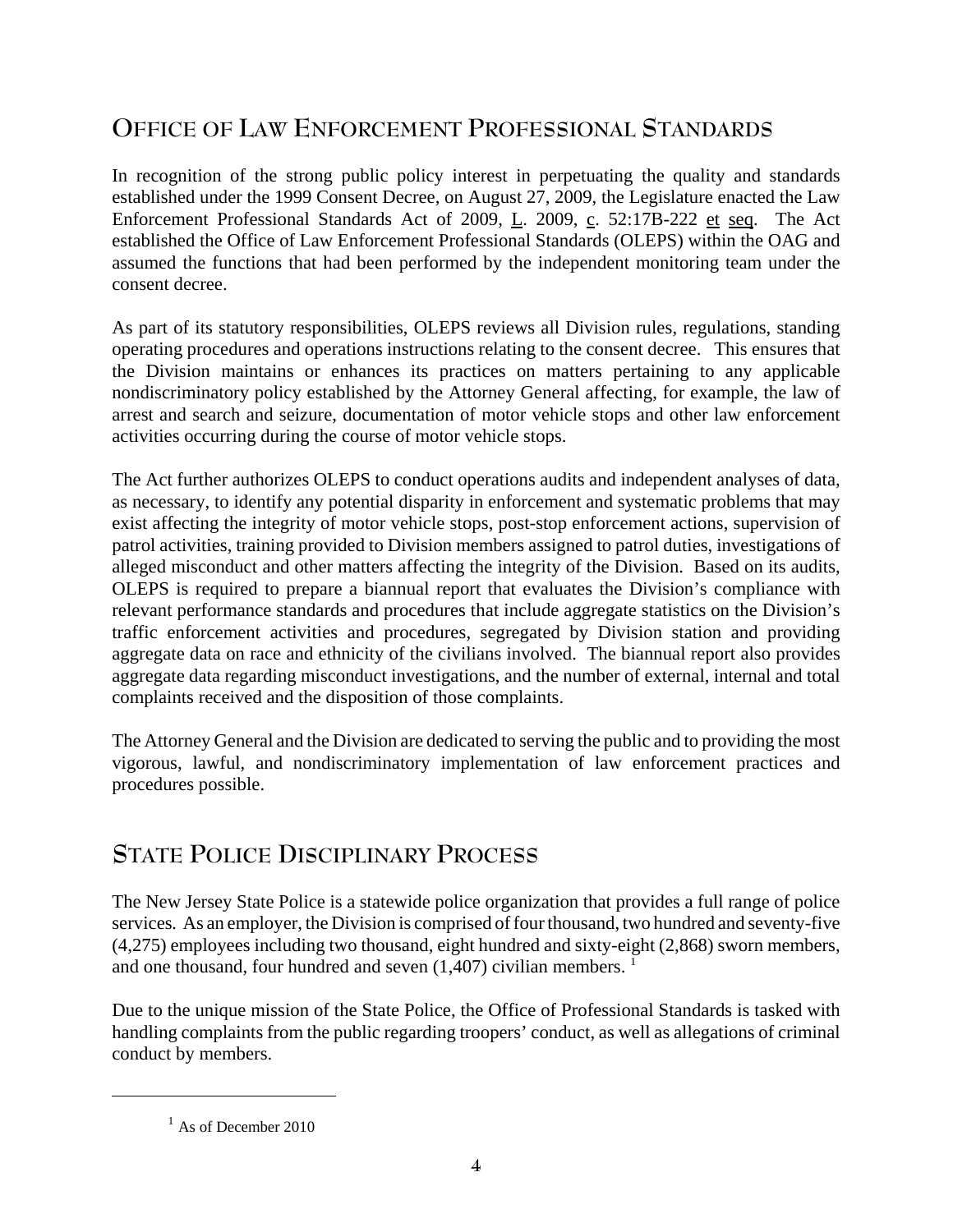*In 2010, troopers were involved in excess of two million (2,000,000) police/citizen contacts*. Many of these interactions were routine; many involved stressful and critical situations.

The disciplinary system of the New Jersey State Police is unique within the state. The New Jersey Supreme Court has recognized:

Unlike the comparably routine issues of discipline that might arise in connection with employees in other departments of state government, the discipline of state troopers implicates not only the proper conduct of those engaged in the most significant aspects of law enforcement, involving the public safety and the apprehension of dangerous criminals, but also the overall effectiveness, performance standards, and morale of the State Police. As such, discipline of state troopers involves the most profound and fundamental exercise of managerial prerogative and policy.<sup>2</sup>

The statistics and cases embodied in this report represent all disciplinary matters involving troopers. It would be inaccurate to attribute the sum of these statistics and cases to allegations solely arising from citizen complaints alleging line of duty misconduct on the part of a trooper. The statistics also include internally generated allegations of violations of the Division's Rules and Regulations, as well as complaints of misconduct while off duty.

#### **COMPLAINT PROCESS**

The New Jersey State Police accepts, reviews, and responds to all complaints received from the public, including anonymous complaints, complaints from third-party witnesses, and complaints from parties not directly involved in the incident.

Complaints may be made in person at any State Police facility, by telephone or fax, or through regular mail. The Office of Professional Standards does not accept direct e-mail complaints; however, other State Agencies do, such as Citizen Services of the Office of the Attorney General, who, in turn, will forward such complaints to the Division of State Police.

The Division continues its commitment to ensuring that members of the public have ease of access to the compliment/complaint system. In 1999, the State Police instituted and advertised a toll free hot line available twenty-four hours a day which goes directly to the Office of Professional Standards. In addition, every on-duty member interacting with the public is required to carry informational brochures and compliment/complaint forms which must be provided to anyone who objects to or compliments the troopers' conduct.

Further, the Office of Law Enforcement Professional Standards, within the Office of the Attorney General, which is external to the State Police, accepts and investigates complaints, providing an alternative to citizens concerned about complaining directly to the State Police. Each of these initiatives has continued to provide citizens significantly more opportunities to provide feedback, compliments or complaints about the operation of the Division and its personnel.

<sup>&</sup>lt;sup>2</sup>State of New Jersey v. State Troopers Fraternal Association, 134 N.J. 393, 416 (1993)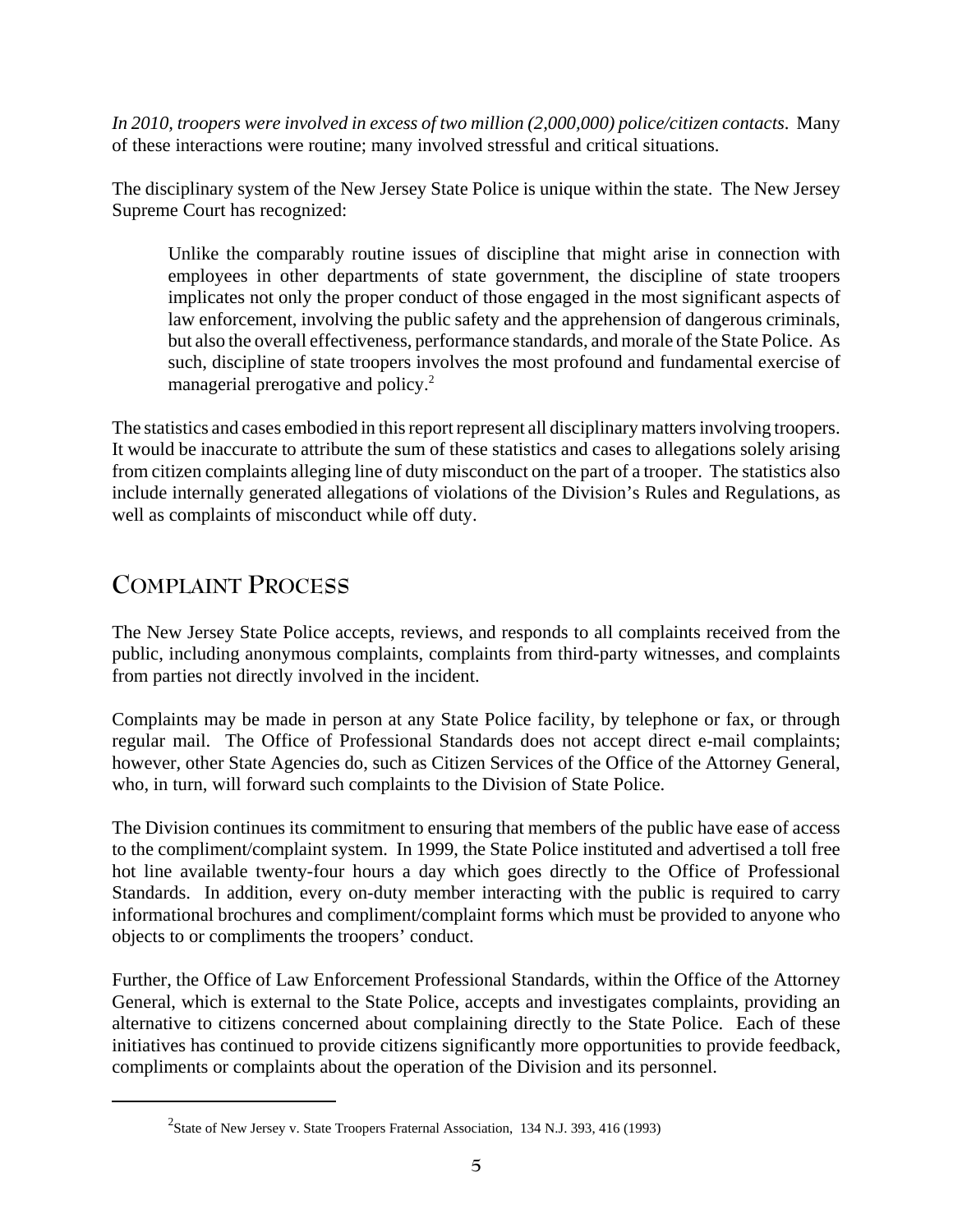As stated previously, the Intake Unit of the Office of Professional Standards is responsible for receiving, documenting, processing, classifying, and disseminating all complaints against sworn members of the New Jersey State Police alleging misconduct or violations of State Police Rules and Regulations. This includes complaints made by citizens, as well as employment-related disciplinary matters.

*During 2010, eight hundred, forty-eight (848) total incidents were reported and classified, as compared to eight hundred, eighty six (886) in 2009. This represents a 4.5% decrease in the number of reportable incidents received in the year 2010 less than those received in the year 2009, while the total number of the Division's enlisted personnel decreased by 28 enlisted members, representing a 0.94% decrease for the same period.*



Five Year Comparison of Number of Incidents Reported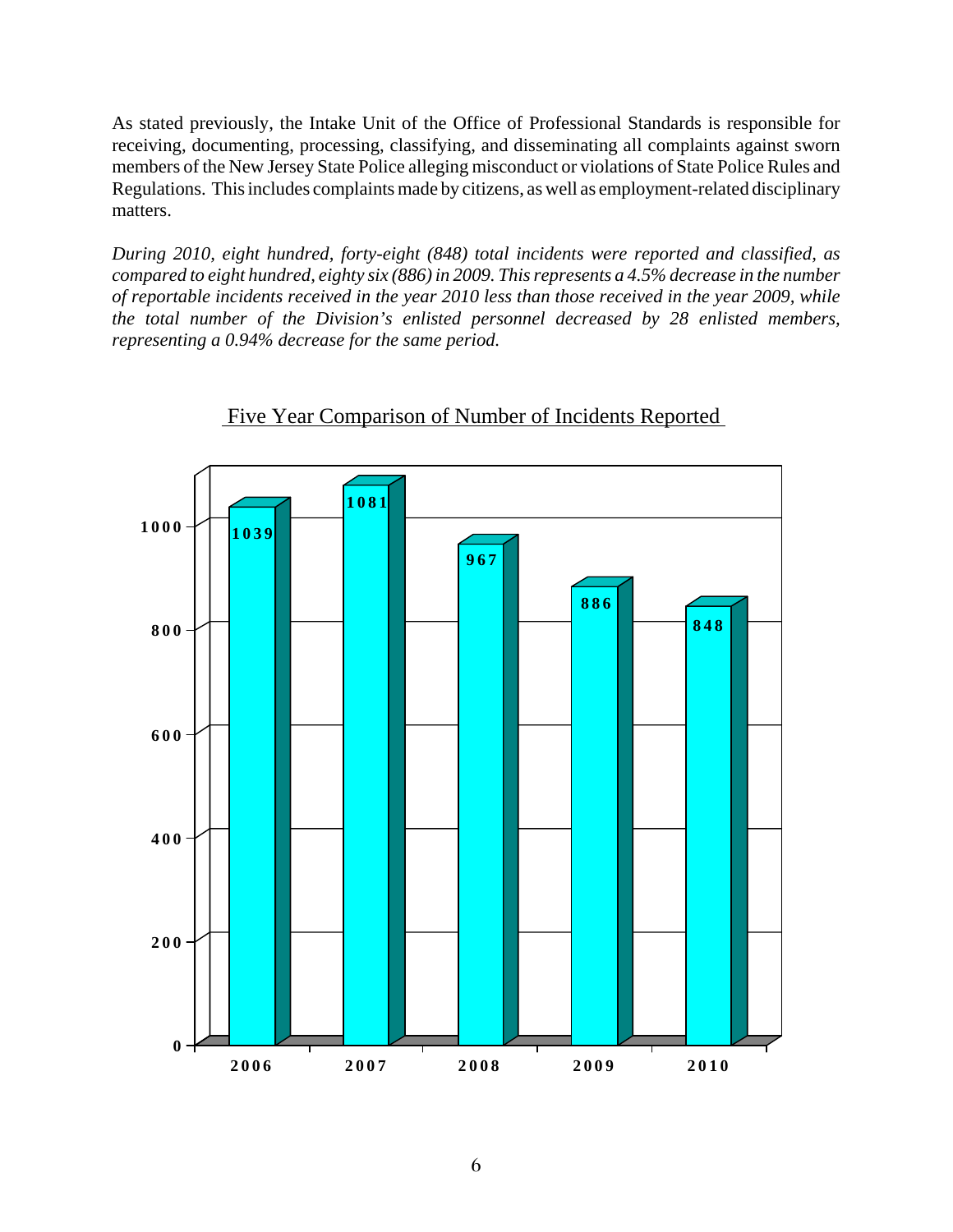#### **CLASSIFICATION OF REPORTED INCIDENTS**

When incidents are reported to the Office of Professional Standards, they are placed in one of four categories after being reviewed by the Office of Professional Standards Command Staff members.

#### **MISCONDUCT**

If the Division receives a complaint that alleged a trooper has committed a violation of the Division's Rules and Regulations, Standing Operating Procedures, or any applicable federal or state statutes, the matter is classified as Misconduct, and an Internal Investigation is initiated.

#### **PERFORMANCE**

When a complaint is reviewed and it is determined that an enlisted member of the Division may have committed a minor infraction, the matter is classified as a Performance Issue. These matters are returned to the member's command for resolution. The command is required to assign a supervisor not in the member's direct chain of command to handle the complaint. The supervisor is required to submit a Performance Incident Disposition Report to the Office of Professional Standards through his/her chain of command detailing the corrective actions taken to resolve the issue.

#### **ADMINISTRATIVE**

When the Office of Professional Standards review of the reported incident reveals that a trooper has not violated any of the Division's Rules and Regulations, Standing Operating Procedures, or applicable federal or state laws, the incident is classified as an Administrative matter.

#### **EQUAL EMPLOYMENT OPPORTUNITY/AFFIRMATIVE ACTION INVESTIGATIONS AND/OR COMPLIANCE INVESTIGATIONS**

When the Division's Office of Equal Employment Opportunity conducts an investigation in which allegations are substantiated against an enlisted member the cases are forwarded to the Office of Professional Standards for adjudication and disciplinary action. The Compliance Unit/HRMB refer allegations of violations of the Medical Leave Policy which are classified as misconduct investigations.

#### **REFERRALS**

When the Division receives a complaint which does not involve a member of the New Jersey State Police, it refers the complaint to the proper authority and documents the transaction in the IA Pro database as a Non-Reportable Incident.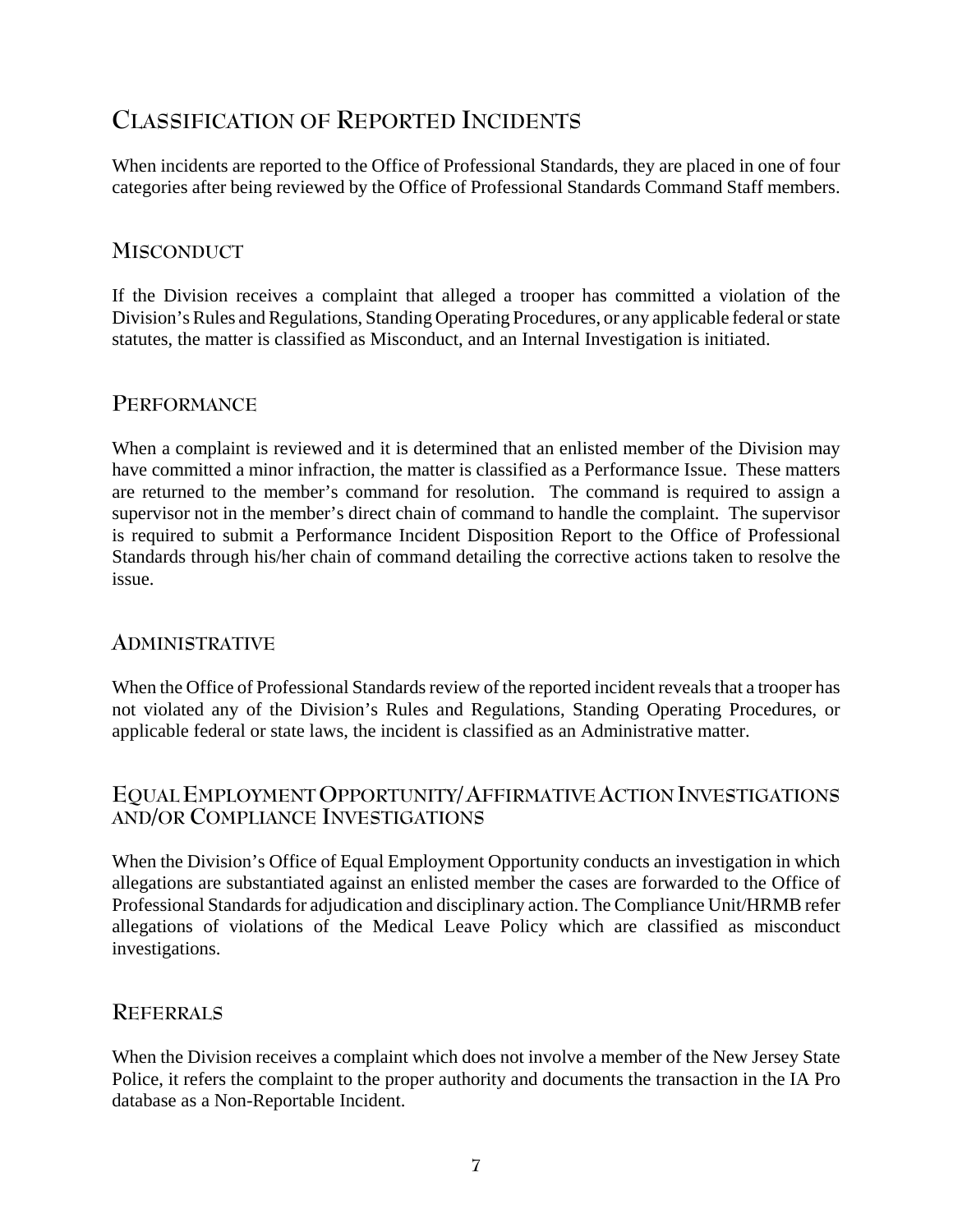#### **SHOOTING REVIEWS**

When a Division member is involved in a shooting, it is documented as an investigation and investigated by the Attorney General's Shooting Response Team and the State Police Major Crime Unit. When the Major Crime Unit completes their investigation, the case is reviewed by the Intake Unit for any violation of New Jersey State Police Rules and Regulations or Standing Operating Procedures.

|                                                | 2006     | 2007           | 2008     | 2009                        | 2010     |
|------------------------------------------------|----------|----------------|----------|-----------------------------|----------|
| <b>MISCONDUCT</b>                              | 345      | 276            | 293      | 295                         | 290      |
| <b>PERFORMANCE</b>                             | 220      | 290            | 226      | 183                         | 164      |
| <b>ADMINISTRATIVE ISSUES</b>                   | 472      | 503            | 408      | 373                         | 376      |
| <b>COMPLIANCE</b>                              | $\Omega$ | $\Omega$       | $\Omega$ | $\Omega$                    | $\Omega$ |
| EEO / AA INVESTIGATIONS                        | 2        | 9              | 9        | 8                           | 3        |
| NON-REPORTABLE INCIDENTS /<br><b>REFERRALS</b> |          | $\overline{2}$ | 29       | 25                          | 14       |
| <b>SHOOTING REVIEWS</b>                        |          | 1              | 2        | $\mathcal{D}_{\mathcal{L}}$ |          |
| <b>TOTALS</b>                                  | 1,039    | 1,081          | 967      | 886                         | 848      |

#### **Five Year Breakdown of Incident Classifications**

#### **ORIGIN OF COMPLAINTS**

In 2010, of the two hundred and ninety (290) total misconduct complaints, two hundred eight (208) (72%) were initiated by members of the public, and eighty-two (82) (28%) were initiated internally. Of the misconduct complaints initiated by the public, one hundred and twenty-nine (129) (62%) involved citizens who had been arrested or issued a motor vehicle summons by a member of the State Police. In addition, the Office of Professional Standards received one hundred and sixty-four (164) reportable incidents which were classified as Performance Issues; one hundred and forty-seven (147) (90%) of these complaints were initiated by members of the public and seventeen (17) (10%) were initiated internally.

In 2009, of the two hundred and ninety-five (295) total misconduct complaints, two hundred and fourteen (214) (73%) were initiated by members of the public and eighty-one (81) (27%) were initiated internally. Of the misconduct complaints initiated by the public, eighty-six (86) (40%) involved citizens who had been arrested or issued a motor vehicle summons by a member of the State Police. In addition, the Office of Professional Standards received one hundred and eighty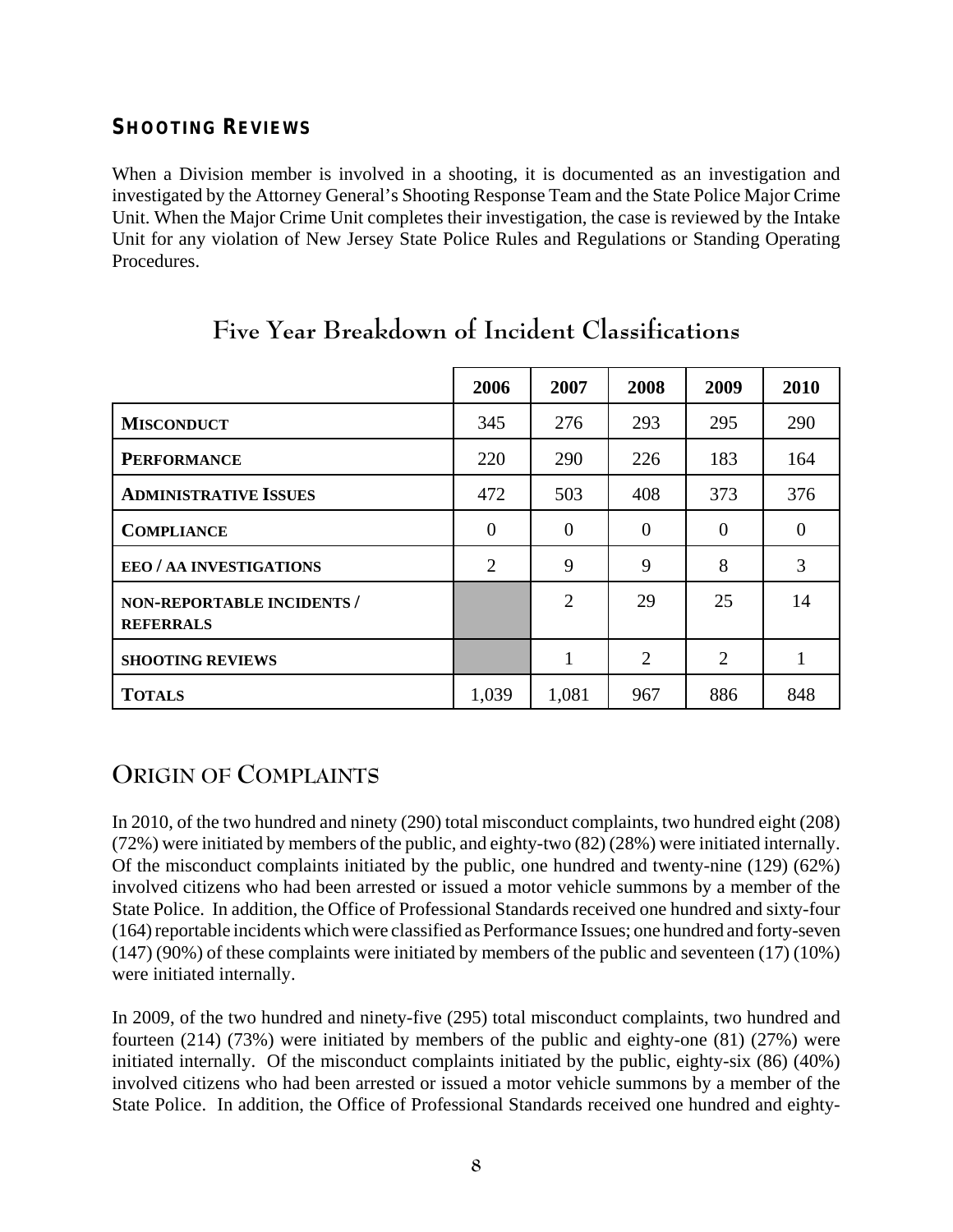three (183) reportable incidents which were classified as Performance Issues; one hundred and sixtysix (166) (91%) of these complaints were initiated by members of the public and seventeen (17) (9%) were initiated internally.

In 2008, of the two hundred and ninety-three (293) total misconduct complaints, two hundred and eighteen (218) (74%) were initiated by members of the public and seventy-five (75) (26%) were initiated internally. Of the misconduct complaints initiated by the public, eighty-five (85) (39%) involved citizens who had been arrested or issued a motor vehicle summons by a member of the State Police. In addition, the Office of Professional Standards received two hundred and twenty-six (226) reportable incidents which were classified as Performance Issues; two hundred and thirteen (213) (94%) of these complaints were initiated by members of the public and thirteen (13) (6%) were initiated internally.

In 2007, of the two hundred and seventy-six (276) total misconduct complaints, one hundred and eighty-seven (187) (68%) were initiated by members of the public, and eighty-nine (89) (32%) were initiated internally. Of the misconduct complaints initiated by the public, one hundred and twentynine (129) (69%) involved citizens who had been arrested or issued a motor vehicle summons by a member of the State Police. In addition, the Office of Professional Standards received two hundred and ninety (290) reportable incidents which were classified as Performance Issues; two hundred and sixty-eight (268) (92%) of these complaints were initiated by members of the public and twenty-two (22) (8%) were initiated internally.

In 2006, of the three hundred and forty-five (345) total misconduct complaints, two hundred and twenty-six (226) (66%) were initiated by members of the public and one hundred and nineteen (119) (34%) were initiated internally. Of the misconduct complaints initiated by the public, one hundred and thirty-one (131) (58%) involved citizens who had been arrested or issued a motor vehicle summons by a member of the State Police. In addition, the Office of Professional Standards received two hundred and twenty (220) reportable incidents which were classified as Performance Issues; one hundred and ninety-eight (198) (90%) of these complaints were initiated by members of the public and twenty-two (22) (10%) were initiated internally.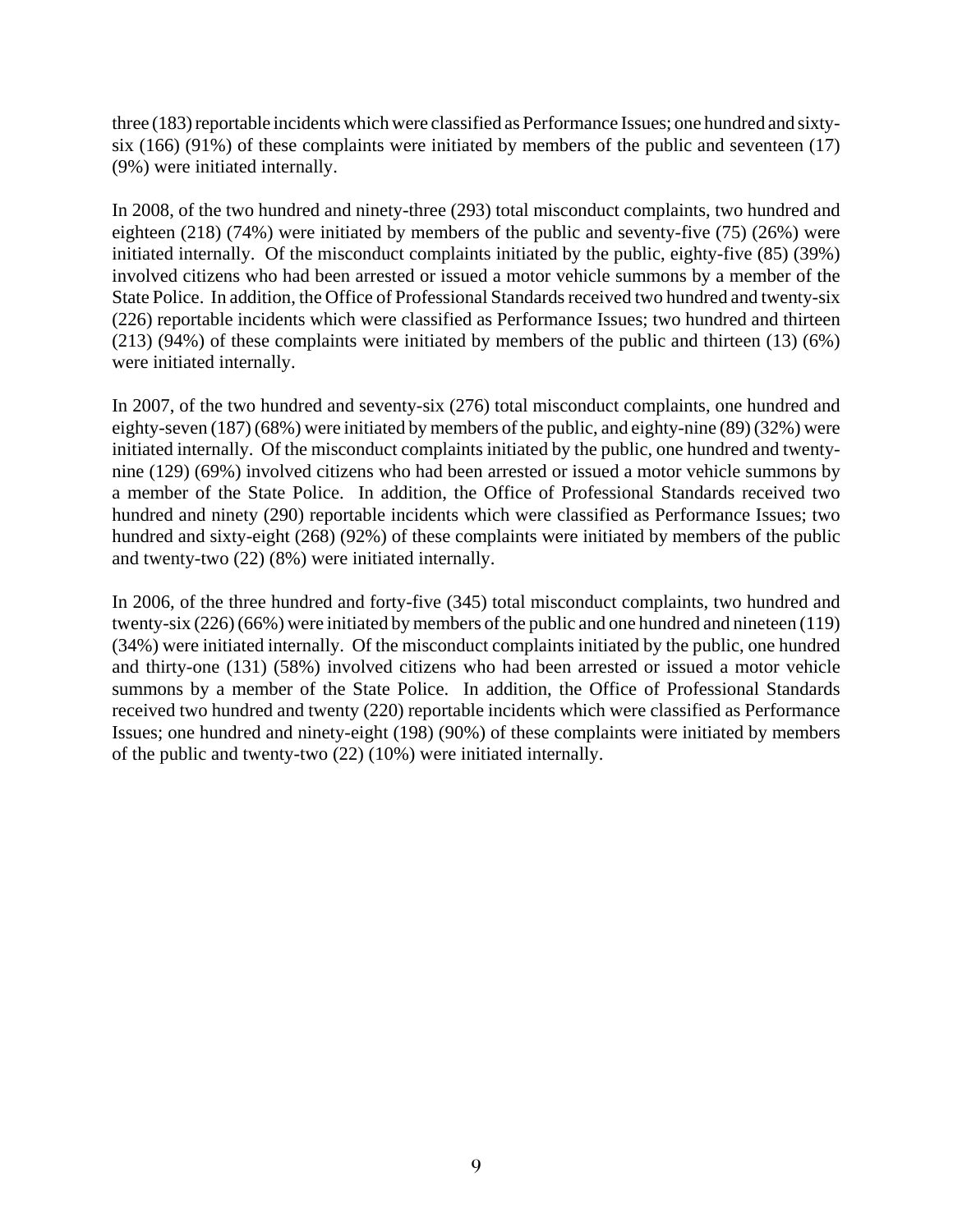#### **FIVE YEAR COMPARISON OF COMPLAINT SOURCES FOR MISCONDUCT AND PERFORMANCE MATTERS**

For the purposes of the chart displayed below, the cumulative number of Performance Issues and Misconduct Complaints is being used.



#### **CRIMINAL PROCEEDINGS INVOLVING DIVISION MEMBERS**

The Office of Professional Standards also investigates all matters in which a member of the State Police has become the subject of a criminal proceeding. Criminal proceedings arise in a variety of ways. They can be initiated as a result of an investigation by Office of Professional Standards personnel; they may be the result of state or federal criminal investigations; they may arise from offduty matters; or they may be the result of counter-complaints filed against a trooper by a defendant, after the defendant has been arrested or charged by a trooper.

The following paragraphs outline the criminal matters pending against members of the Division between January 1, 2010, and December 31, 2010. Each matter is also the subject of a pending internal investigation.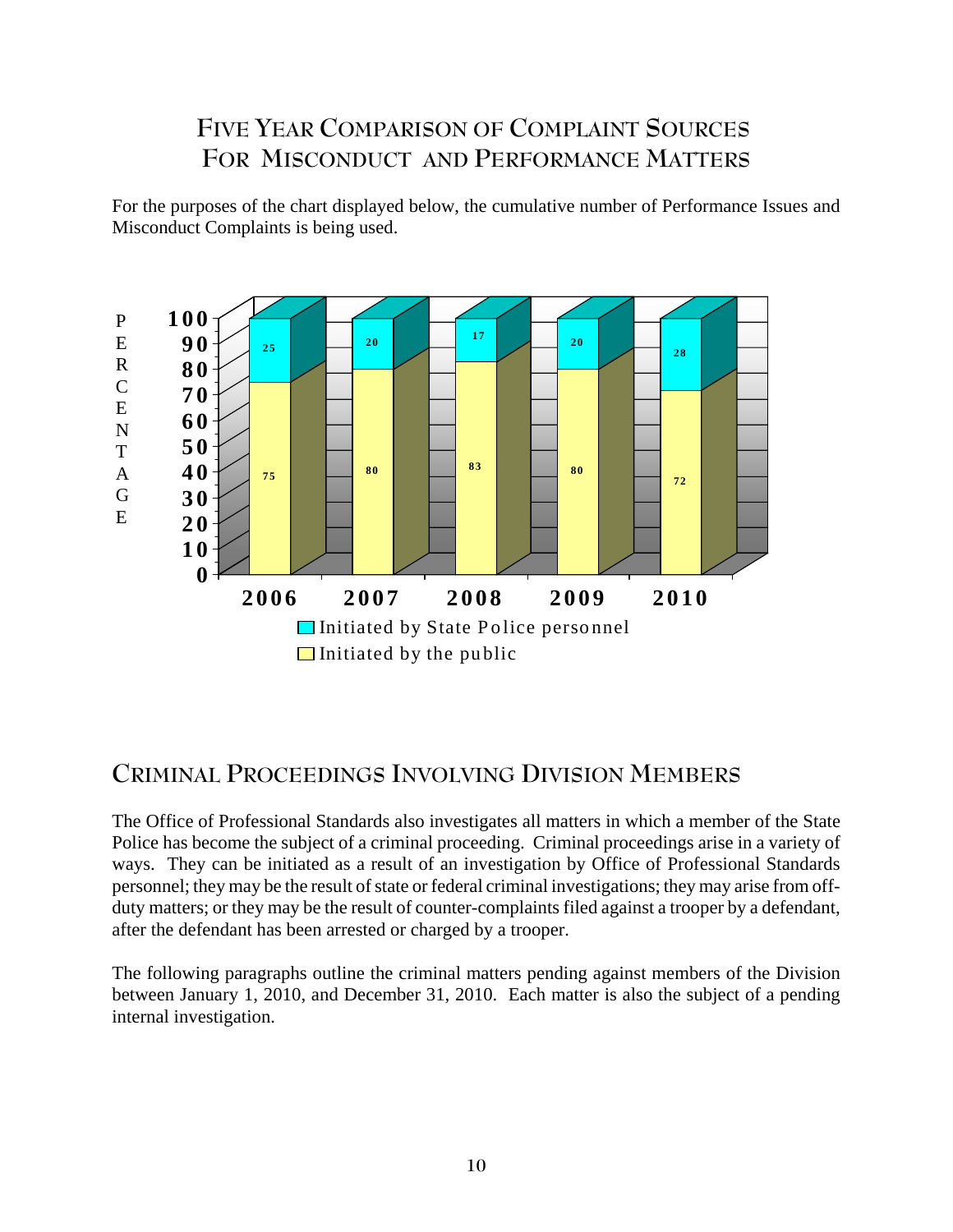#### **LINE OF DUTY: CITIZEN INITIATED CRIMINAL MATTERS**

On occasion, criminal charges are filed by citizens against members of the Division for incidents alleged to have occurred on-duty. Most are filed by individuals who were charged with motor vehicle and/or criminal offenses by a member. These cases are reviewed, and a determination is made as to whether the members' actions were within the scope of their official duties and therefore legally defendable.

*During 2010, there were no criminal charges filed by citizens against members who were performing their official duties.*

#### **ON-DUTY CONDUCT: STATE POLICE OR OTHER LAW ENFORCEMENT AGENCY INITIATED PROCEEDINGS**

In some cases, a member is criminally charged for on-duty conduct by the State Police or other law enforcement agency and/or there has been a finding that the member's behavior fell outside the scope of the member's official duties.

#### *During 2010, one (1) criminal charge was brought against a member by the State Police or other law enforcement agency.*

#### **OFF-DUTY CONDUCT**

These cases represent criminal or disorderly persons offenses filed against Division members acting in an off-duty capacity and not related in any way to the performance of their State Police duties. During 2010, the following off-duty incidents were filed against members:

Members were charged with Harassment and/or Simple Assault (Domestic Violence). These charges are pending a judicial hearing.

Member was charged with theft. This charge is pending a judicial hearing.

Member was charged with violation of a local ordinance (disorderly conduct). This charge was judicially dismissed.

Member was charged with Simple Assault /Domestic Violence. The criminal charge was dismissed and the member was terminated.

Member was charged with vehicular homicide. This charge is pending a judicial hearing.

Member was charged with Driving While Intoxicated. The member plead guilty, received a driver's license suspension and was fined.

Although some of the above criminal charges have been judicially dismissed, the troopers involved may still face Division administrative charges.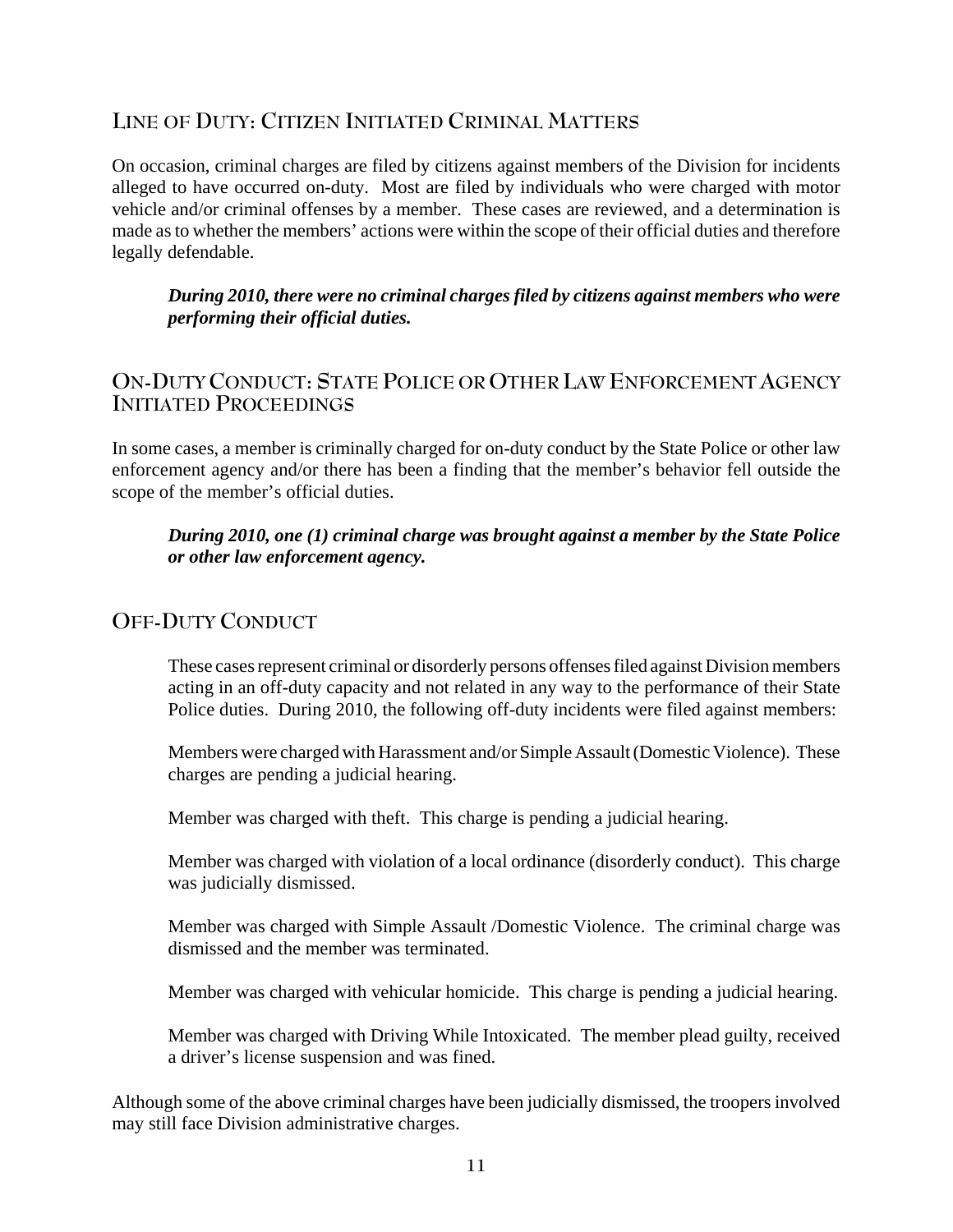#### **ASSIGNMENT OF INVESTIGATIONS**

Of the two hundred and ninety (290) misconduct cases assigned in 2010, two hundred and eightyfive (285) were assigned to Internal Affairs Bureau investigators, and five (5) were referred to the Office of State Police Affairs for investigation.

The investigative process assesses the propriety of all conduct during the incident in which the alleged misconduct occurred. If, during the course of an investigation, there is an indication that misconduct occurred other than that alleged, the Office of Professional Standards will also investigate the additional potential misconduct to its logical conclusion. In addition, if a citizen requests to withdraw a previously made complaint, the investigation is continued with or without the assistance of the citizen to ensure proper trooper conduct.

#### **ALLEGATIONS AND OUTCOMES**

All complaints are categorized based on the alleged offense. As of September 1, 2000, completed investigations, upon review by the Superintendent, are determined to have one of the following four dispositions:

| <b>SUBSTANTIATED</b>         |                | an allegation is determined to be "substantiated" if a<br>preponderance of the evidence shows a member violated<br>State Police rules, regulations, protocols, standing<br>operating procedures, directives, or training.                  |
|------------------------------|----------------|--------------------------------------------------------------------------------------------------------------------------------------------------------------------------------------------------------------------------------------------|
| <b>UNFOUNDED</b>             | $\ddot{\cdot}$ | an allegation is determined to be "unfounded" if a<br>preponderance of the evidence shows that the alleged<br>misconduct did not occur.                                                                                                    |
| <b>EXONERATED</b>            | $\ddot{\cdot}$ | an allegation is determined to be "exonerated" if a<br>preponderance of the evidence shows the alleged conduct<br>did occur but did not violate State Police rules, regulations,<br>standing operating procedures, directives or training. |
| <b>INSUFFICIENT EVIDENCE</b> |                | an allegation is determined to be "insufficient evidence"<br>when there is insufficient evidence to decide whether the<br>alleged act occurred.                                                                                            |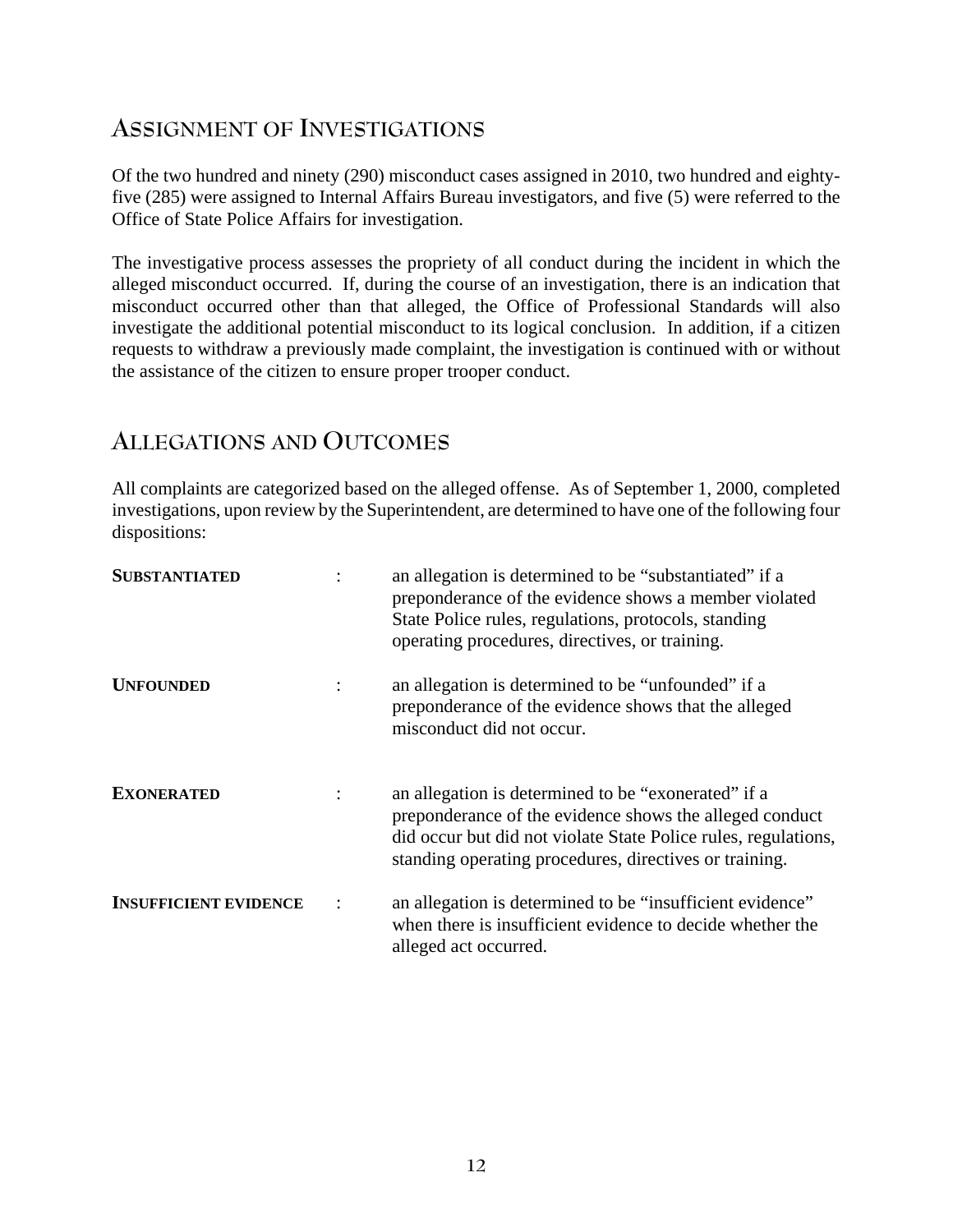#### **MISCONDUCT INVESTIGATIONS OPENED IN 2010**

There were two hundred and ninety (290) misconduct investigations opened in 2010. The following paragraphs report the status of these cases as of December 31, 2010. Of these cases, two hundred and eight (208) were initiated as the result of citizen complaints and eighty-two (82) cases were opened because of complaints made by State Police supervisors or other members.

Of the two hundred and eight (208) citizen initiated investigations, thirty-eight (38) (18%) remain active, thirty-four (34) (16%) are in the review process, one hundred eight (108) (52%) have been completed, and twenty-eight (28) (14%) have been suspended pending court action or other administrative action. Of the one hundred eight (108) completed, twenty-two (22) (20%) resulted in primary or secondary allegations.

Of the eighty-two (82) complaints initiated by State Police supervisors or members, thirteen (13) (16%) remain active, seven (7) (9%) are in the review process, fifty-three (53) (64%) have been completed, and nine (9) (11%) have been suspended pending court action or other administrative action. Of the fifty-three (53) completed, forty (40) (75%) resulted in substantiated primary or secondary allegations.

#### **SUMMARY OF NEW COMPLAINTS:**

The following table summarizes the total number of complaints received by the Office of Professional Standards during the year 2010 that resulted in Internal Investigations, the origin of the complaints, the total number of Principals (members of the Division who have been identified as the subjects of the investigations), and the general categories of the allegations. The right side summarizes the adjudication of cases by category that occurred during the year 2010, which includes complaints from 2010 and earlier: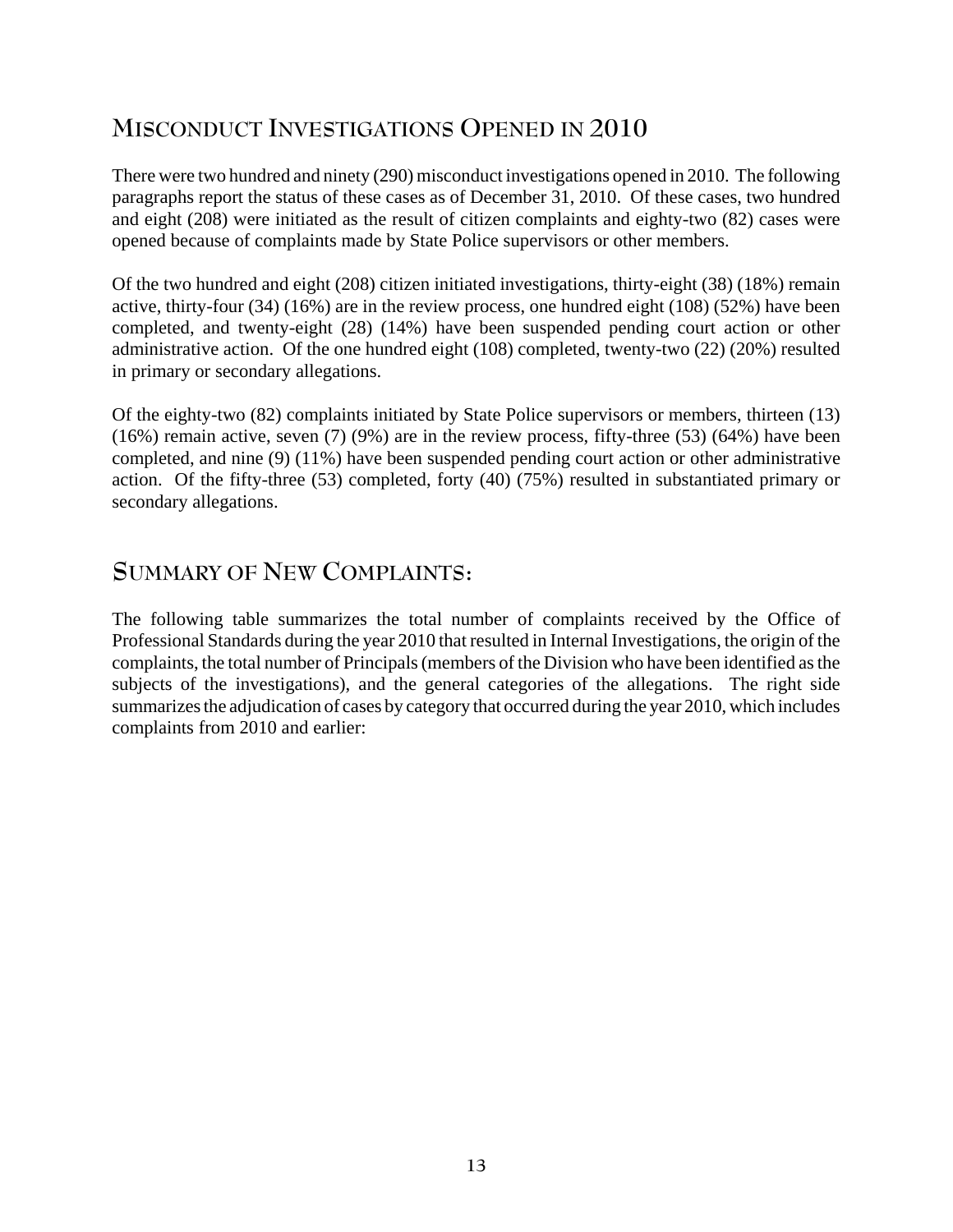| 2010 CASES RECEIVED BY CATEGORY FOR INTERNAL<br><b>INVESTIGATION</b> |                  |                |                                         |  |  |  |
|----------------------------------------------------------------------|------------------|----------------|-----------------------------------------|--|--|--|
|                                                                      |                  | Origin         | <b>Principals</b><br>(Involved Members) |  |  |  |
| <b>Complaint Classification</b>                                      | <b>Public</b>    | SP             |                                         |  |  |  |
| <b>Improper Search</b>                                               | $\overline{4}$   | $\overline{0}$ | 8                                       |  |  |  |
| <b>Theft</b>                                                         | 5                | 3              | 13                                      |  |  |  |
| <b>Assault</b>                                                       | 3                | $\overline{0}$ | $\overline{4}$                          |  |  |  |
| <b>Excessive Force</b>                                               | 44               | $\mathbf{1}$   | 85                                      |  |  |  |
| <b>Differential Treatment</b>                                        | 69               | $\mathbf{1}$   | 101                                     |  |  |  |
| <b>Other Harassment</b>                                              | $\overline{4}$   | $\overline{2}$ | $\overline{7}$                          |  |  |  |
| <b>Domestic Violence</b>                                             | $\overline{7}$   | 13             | 18                                      |  |  |  |
| <b>Drug Violation</b>                                                | $\mathbf{1}$     | $\mathbf{1}$   | $\mathbf{1}$                            |  |  |  |
| <b>Alcohol Violation</b>                                             | 3                | 5              | 11                                      |  |  |  |
| <b>False Arrest</b>                                                  | 9                | $\overline{0}$ | 23                                      |  |  |  |
| <b>Failure to Perform Duty</b>                                       | $\overline{2}$   | $\overline{4}$ | 18                                      |  |  |  |
| <b>Driving Violation</b>                                             | $\boldsymbol{0}$ | $\overline{2}$ | $\overline{2}$                          |  |  |  |
| <b>Attitude and Demeanor</b>                                         | 16               | $\overline{2}$ | 22                                      |  |  |  |
| <b>Admin. Violations</b>                                             | 6                | 22             | 34                                      |  |  |  |
| Other                                                                | 35               | 26             | 90                                      |  |  |  |
| <b>TOTALS</b>                                                        | 208              | 82             | 437                                     |  |  |  |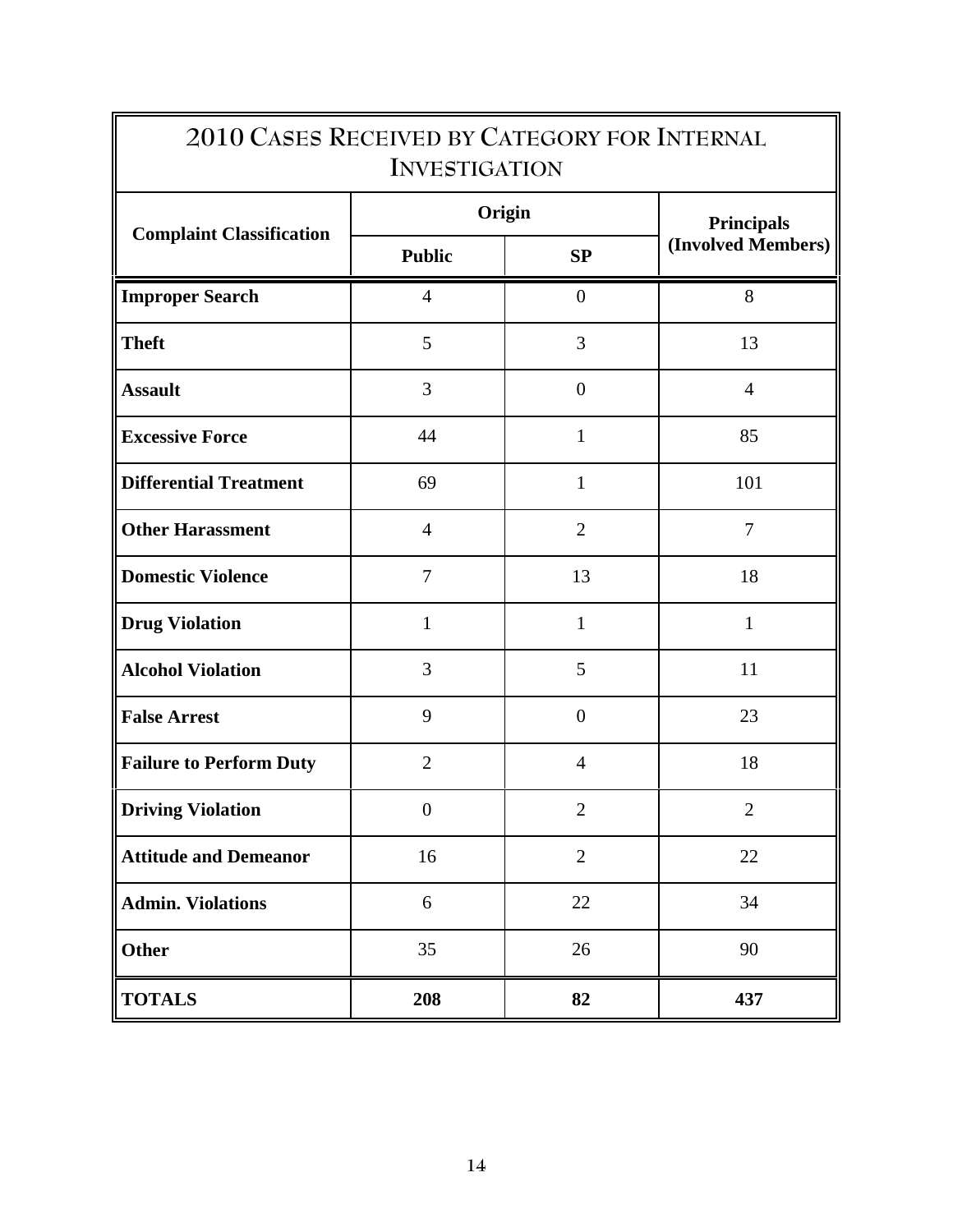#### **COMPLETED DISCIPLINE**

The State Police disciplinary system provides for three formal dispositions of substantiated violations of Rules and Regulations. They are:

| <b>GENERAL DISCIPLINARY HEARING :</b> | may result in termination, suspension of any duration<br>imposed by the Superintendent, and/or a reduction in<br>rank and/or grade |
|---------------------------------------|------------------------------------------------------------------------------------------------------------------------------------|
| <b>SUMMARY DISCIPLINARY HEARING :</b> | may result in a suspension of up to 30 days                                                                                        |
| <b>MINOR DISCIPLINE</b>               | may result in a suspension of up to 5 days                                                                                         |

*\*Note: The New Jersey State Police utilize a progressive discipline model. Some cases may appear to have a different penalty however, an officer's disciplinary history and repeat occurrence of offenses would result in increased discipline.*

#### **SYNOPSIS OF MAJOR DISCIPLINE**

The following is a synopsis of discipline imposed as a result of *General Disciplinary Hearings* completed during the calendar year 2010:

Member engaged in questionable conduct on-duty specifically by improperly handling blood evidence collected as part of a fatal motor vehicle accident investigation. In addition the member failed to provide full and complete information during the internal investigation. The member was suspended for 30 days.

Member provided confidential details regarding an active investigation to a civilian without authorization. The member was suspended for 780 days.

Member engaged in questionable conduct on duty, specifically by transporting a civilian acquaintance while in an assigned troop vehicle without authorization and engaging in inappropriate activities. In addition, the member allowed a civilian acquaintance to gain entrance to State Police facilities with no legitimate law enforcement purpose, again engaging in inappropriate activity. Finally, the member willfully disclosed a copy of an NJSP mobile video recording to others without proper authorization. The member was suspended for 180 days.

Member engaged in questionable conduct on duty, specifically by intentionally providing a false statement to a supervisor during an official investigation. Additionally, the member authored false reports regarding several official investigations. Finally, in a separate incident this member disobeyed a lawful order of a superior officer by providing false and misleading statements as the principal of an internal investigation. The member was terminated from the Division of State Police.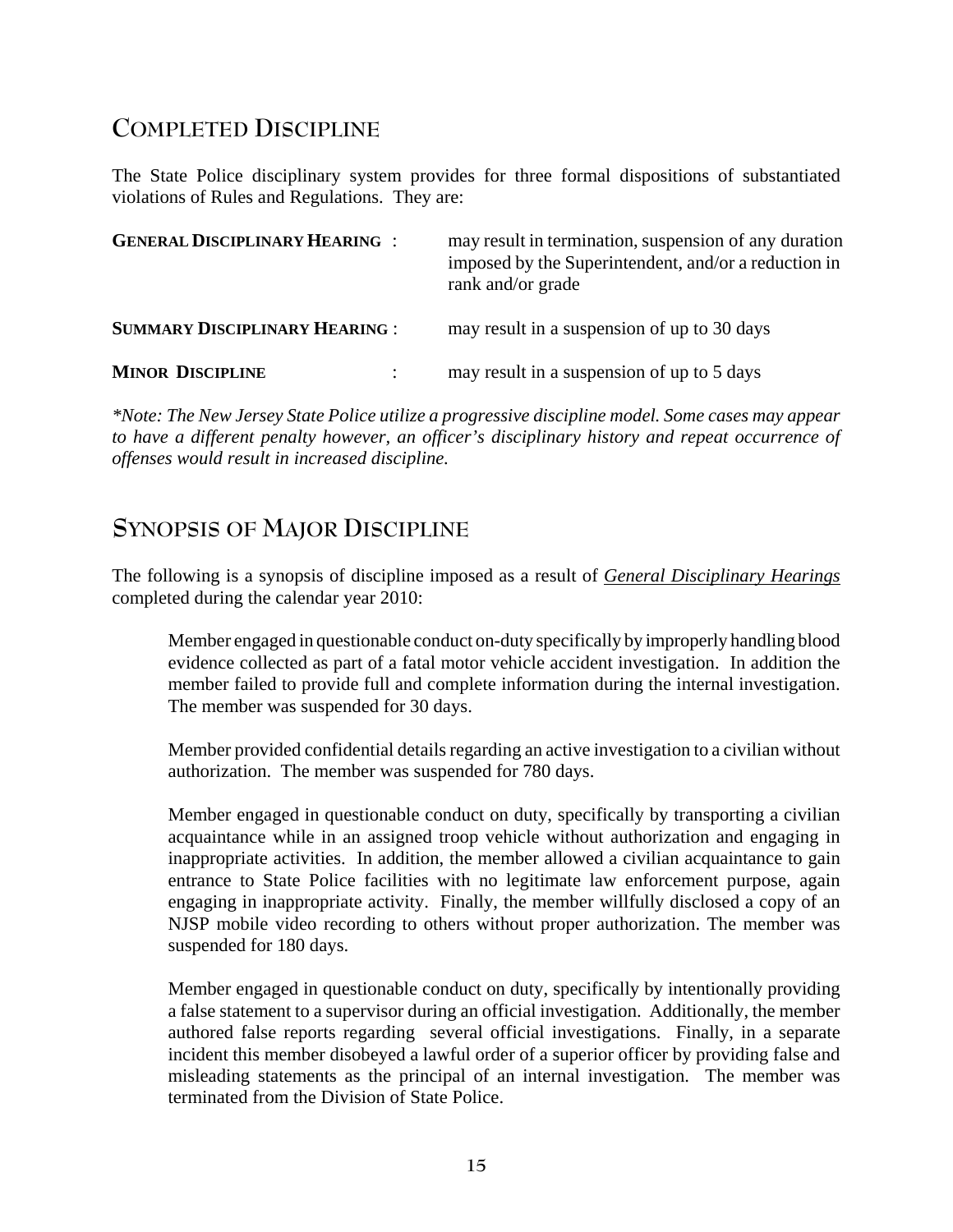Member engaged in questionable conduct off duty, specifically, by failing to disclose his legal residence. As a direct result of this omission the member gained an warranted financial benefit and was directed to pay a \$2500.00 civil administrative penalty as a result of these actions. The member was suspended for 180 days.

Member engaged in questionable conduct on duty, specifically, by intentionally creating false entries on the member's daily activity patrol log. Additionally, the member displayed a lack of candor during the internal investigation. The member was suspended for 30 days.

Member engaged in questionable conduct while off-duty, specifically by confronting a vendor at their residence for the purpose of settling the sale of a defective item that was previously purchased by the member's relative. The member utilized his official position to intimidate the vendor and was in possession of an unauthorized firearm during the encounter. Finally, in a separate incident the member displayed a lack of candor as a Principal of an internal investigation. The member was suspended for 120 days.

Members engaged in questionable conduct off-duty, specifically engaging in inappropriate behavior with a female acquaintance. Their actions brought discredit onto the Division and caused the general public to question the Division's ability to effectively and impartially render police services. The members were suspended for 360 days.

Member engaged in questionable conduct on-duty specifically by allowing a prisoner to escape from custody and failing to take proper police action while in the performance of their duties. The member was suspended for 20 days.

Member engaged in questionable conduct off-duty, specifically by engaging in a physical altercation with another member. Additionally the member acted in an unprofessional manner towards a member of another Police Department by being uncooperative and verbally abusive towards them. The member was suspended for 261 days and separated from service.

Member engaged in questionable conduct off-duty, specifically by becoming involved in two separate domestic violence incidents with their spouse and causing personal injury. The member was suspended for 771 days.

Member engaged in questionable conduct off-duty, specifically by causing injury to another while operating their personal vehicle. Upon further investigation it was determined that the member was intoxicated. The member was subsequently charged with driving while intoxicated, refusing to submit to a breath test, and reckless driving. The member was suspended for 244 days and separated service.

Member engaged in questionable conduct off-duty, specifically by becoming involved in a domestic violence incident with their spouse. The member was suspended for 222 days.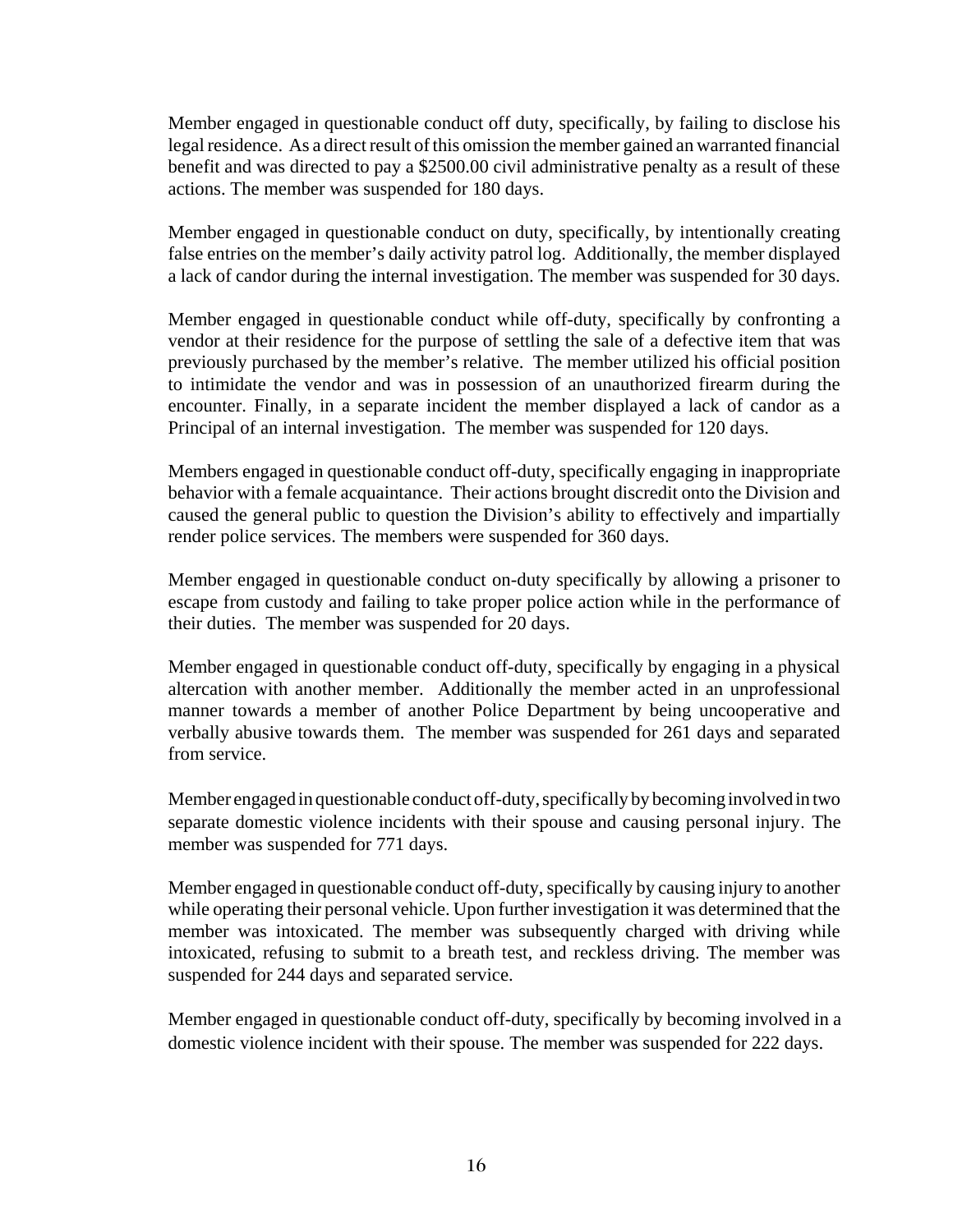The following is a synopsis of discipline imposed as a result of *Summary Disciplinary Hearings* completed during the calendar year 2010:

Member pleaded guilty to acting to their personal discredit and to the discredit of the Division by engaging in questionable conduct on duty specifically by improperly utilizing Division transportation. Further the member instructed another member to author an erroneous activity report indicating the incident was an official State Police mission. The member was required to reimburse the Division for expenses incurred as a direct result of their actions and was also suspended for 20 days.

Member pleaded guilty to acting to their personal discredit and to the discredit of the Division by engaging in questionable conduct on duty specifically by improperly handling evidence. The member was suspended for 10 days.

Member pleaded guilty to acting to their personal discredit and to the discredit of the Division by engaging in questionable conduct off duty specifically by failing to exercise due care in the handling of a personally owned firearm, subsequently the member failed to report the incident in accordance to Standing Operating Procedures. The member was suspended for 10 days.

Member pleaded guilty to acting to their personal discredit and to the discredit of the Division by engaging in questionable conduct on and off duty specifically by making a series of questionable decisions in the process performing in a culpably inefficient manner. The member was suspended for 30 days.

Member engaged in questionable conduct on-duty specifically by improperly utilizing a Division owned computer. The member was suspended for 6 days.

 Member engaged in questionable conduct on-duty specifically by failing to comply with court ordered subpoenas issued by the Municipal Court. The member's absence resulted with the dismissal of a driving while intoxicated summons The member was suspended for 15 days.

Member engaged in questionable conduct off-duty specifically by improperly obtaining state-owned property for his personal use. The member was suspended for 20 days.

Member engaged in questionable conduct on-duty, specifically by improperly handling evidence. The member was suspended for 10 days.

Member engaged in questionable conduct on-duty specifically by intentionally leaving their assigned post without authorization. Additionally, the member submitted a false report and made a false statement to a supervisor related to the incident. The member was suspended for 30 days.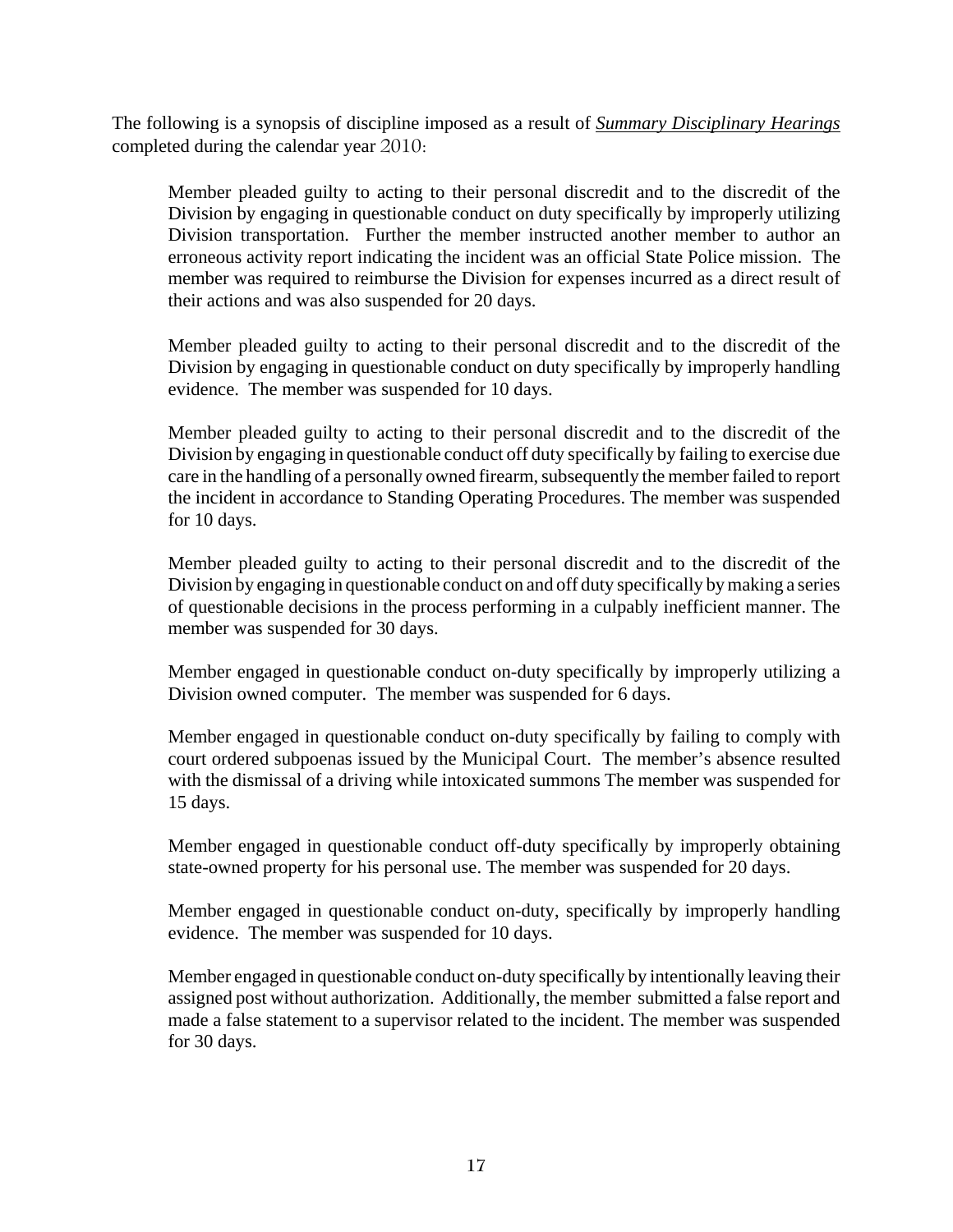Member engaged in questionable conduct on-duty, specifically by improperly handling evidence. Additionally, the member authored two official New Jersey State Police reports which contained misleading information. The member was suspended for 10 days.

Member engaged in questionable conduct on-duty specifically by making inappropriate remarks that offended another. This behavior was repeated on several occasions. The member was suspended for 17 days .

#### **SYNOPSIS OF MINOR DISCIPLINE**

During the year 2010, in addition to disciplinary hearings, there were fifty-five (55) Written Reprimands issued by the Superintendent for a variety of offenses. These include suspensions from zero (0) to five (5) days. The following is a synopsis of Written Reprimands issued by the Superintendent:

Member failed to be punctual for duty and for making false E-Daily entries. (WR w/5 day suspension)

Member failed to activate MVR at accident scene. (Written Reprimand)

Member conducted improper search during motor vehicle stop and failed to comply with MVR procedures. (Written Reprimand)

Member violated Municipal Alcohol Ordinance. (Written Reprimand)

Member failed to activate MVR at accident scene. (Written Reprimand)

Member improperly questioned a suspect and failed to notify the Division of his involvement with the criminal investigation. (Written Reprimand)

Member displayed unprofessional conduct while off-duty which unintentionally led to a vehicle pursuit. (WR w/5 day suspension)

Member failed to call in motor vehicle stop, failed to comply with MVR procedures, failed to provide a Compliment/Complaint Form, and utilized offensive language during a motor vehicle stop.

(WR w/3 day suspension)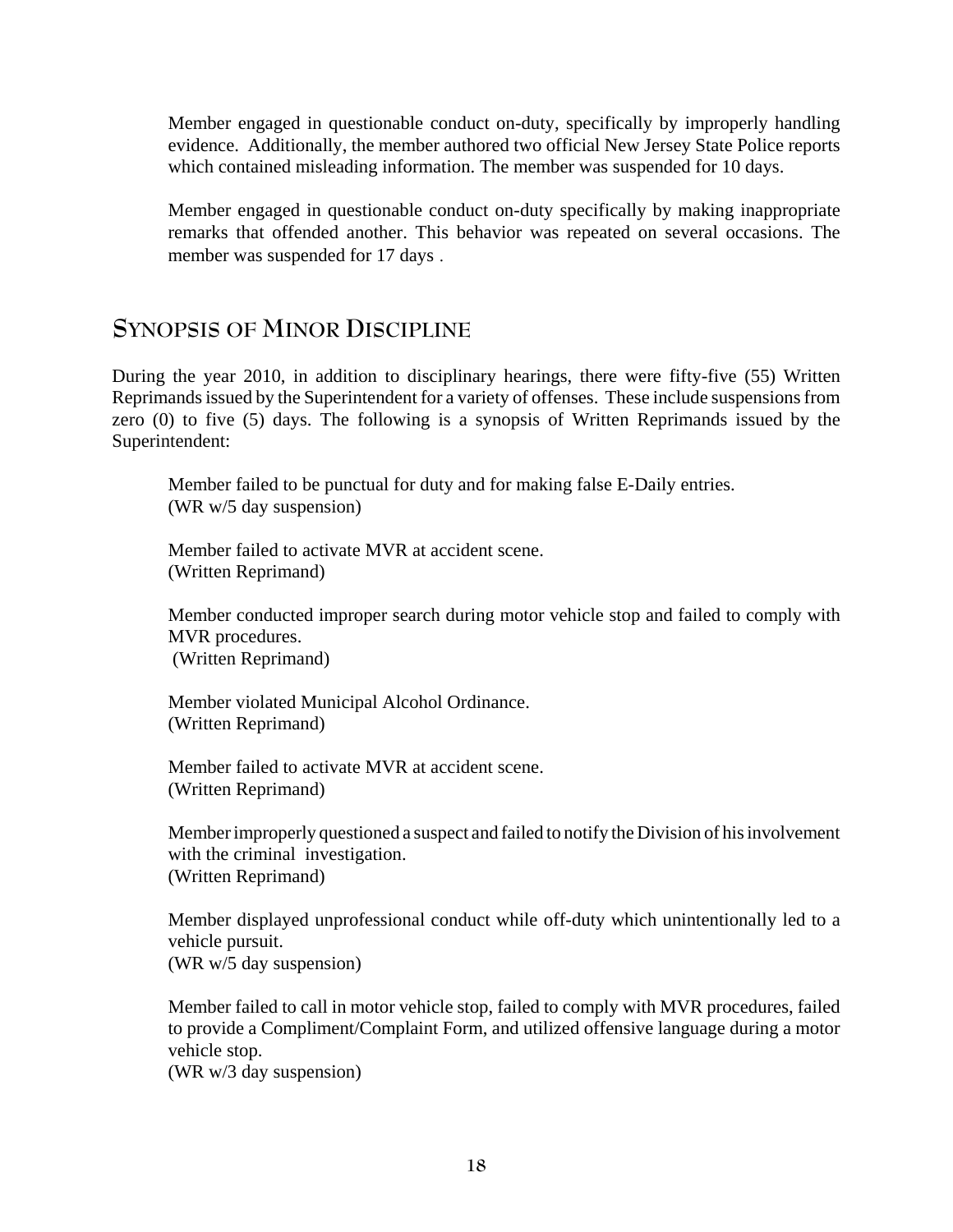Member displayed an improper attitude and demeanor during motor vehicle stop. (WR w/3 day suspension)

Member sent an unprofessional email containing obscene language to civilian employee. (WR w/5 day Suspension)

Member failed to safeguard issued body armor. (Written Reprimand)

Member failed to safeguard issued weapon & billfold identification. (WR w/5 day Suspension)

Member failed to safeguard issued billfold and identification. (Written Reprimand)

Member failed to safeguard issued identifications and off-duty badge. (Written Reprimand)

Member failed to follow MVR procedures during motor vehicle stop. (Written Reprimand)

Member failed to follow MVR procedures during motor vehicle crash investigation. (Written Reprimand)

Member failed to follow MVR procedures and failed to call-in motor vehicle stop. (Written Reprimand)

Member failed to follow MVR procedures and failed to call-in motor vehicle stop. (Written Reprimand)

Member failed to follow Update Outside Employment Request. (WR w/5 day Suspension)

Member plead guilty to a motor vehicle violation. (Written Reprimand)

Member failed to follow MVR procedures at the scene of a motor vehicle crash. (Written Reprimand)

 Member failed to follow MVR procedures during a pedestrian contact. (WR w/3 day Suspension)

Member failed to safeguard issued billfold and identification. (Written Reprimand)

Member failed to safeguard issued billfold and identification. (Written Reprimand)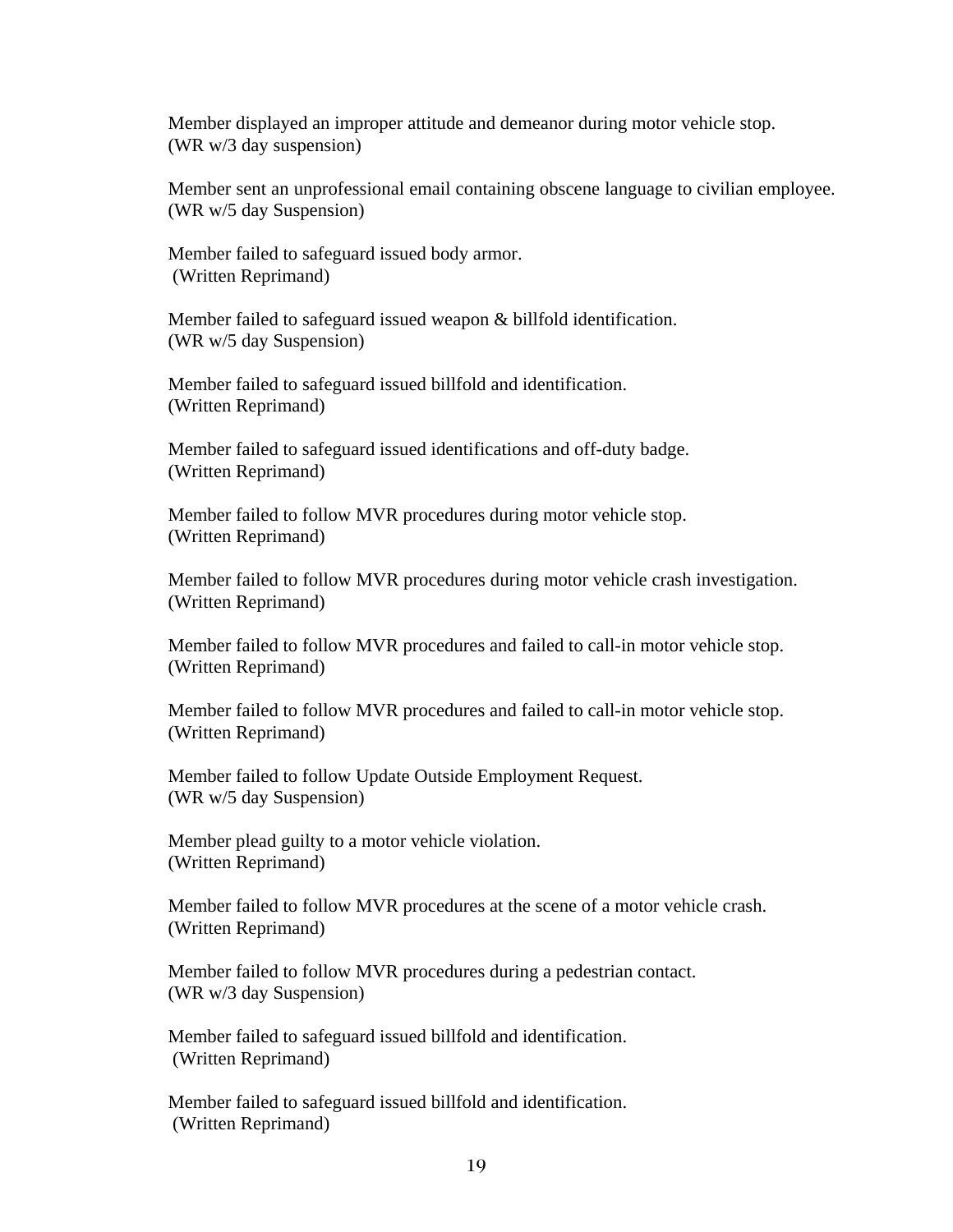Member failure to follow MVR procedures and failed to call-in motor vehicle stop. (Written Reprimand)

Member failure to follow MVR procedures during motor vehicle stop. (Written Reprimand)

Member displayed an improper attitude and demeanor, failed to follow MVR procedures, failed to call-in motor vehicle stop, and failed to document patrol chart. (Written Reprimand)

Member inappropriately handled a personal family matter while in uniform and utilized troop transportation without authorization. (WR w/3 Day Suspension)

Member failed to follow MVR Procedures during motorist aid. (WR w/3 day suspension)

Member displayed an improper attitude and demeanor, failed to follow MVR procedures, failed to call-in motor vehicle stop, and failed to document patrol chart. (Written Reprimand)

Member utilized improper lighting equipment while on patrol. (Written Reprimand)

Member failed to safeguard issued duty weapon. (WR w/5day suspension)

Member displayed an improper attitude and demeanor. (Written Reprimand)

Member failed to safeguard issued off-duty badge and identification. (Written Reprimand)

#### *\* Note: Some issued Written Reprimands encompass multiple violations.*

The intake and disposition of complaints is an ongoing process. During internal investigations, cases may be reclassified as a result of information obtained during the investigatory process. During the year, the Division consistently shares case data with the Office of Law Enforcement Professional Standards within the Office of the Attorney General. Due to the fluid nature of internal investigations and the directions taken during internal investigations, slight numerical differences may exist if compared historically.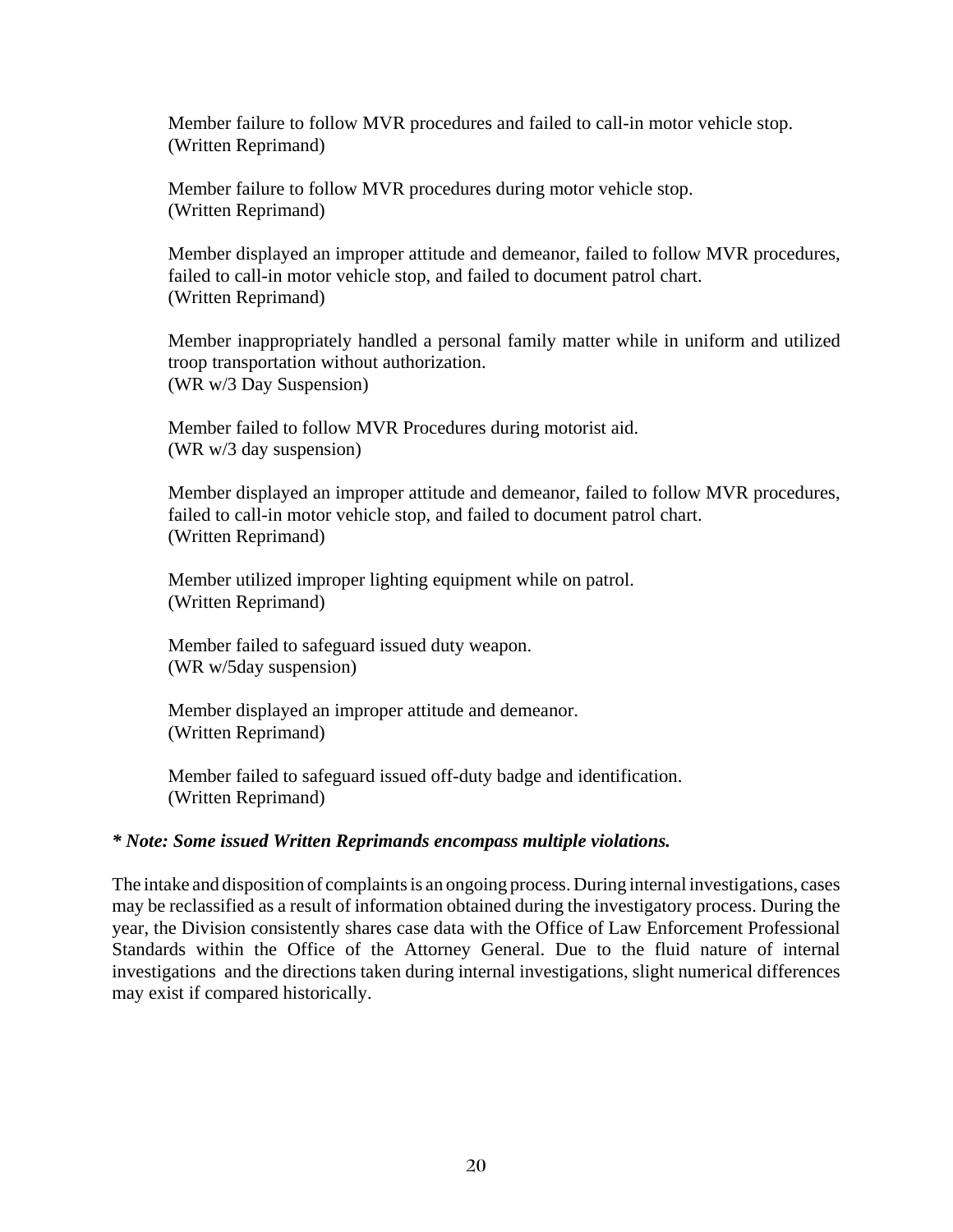*The following chart contains a summary of all disciplinary actions undertaken in misconduct cases completed during the period from January 1, 2010, through December 31, 2010:* 

| CORRECTIVE ACTIONS TAKEN FOR CASES BY CATEGORY IN YEAR 2010 |                                                           |                                                     |                                                              |                                                              |                                    |  |
|-------------------------------------------------------------|-----------------------------------------------------------|-----------------------------------------------------|--------------------------------------------------------------|--------------------------------------------------------------|------------------------------------|--|
| <b>COMPLAINT</b><br><b>CLASSIFICATION</b>                   | COUNSELING/<br><b>PERFORMANCE</b><br><b>NOTICE ISSUED</b> | <b>WRITTEN</b><br><b>REPRIMAND</b><br><b>ISSUED</b> | <b>SUMMARY</b><br><b>DISCIPLINARY</b><br><b>HEARING HELD</b> | <b>GENERAL</b><br><b>DISCIPLINARY</b><br><b>HEARING HELD</b> | <b>NO FURTHER</b><br><b>ACTION</b> |  |
| <b>IMPROPER SEARCH</b>                                      | $\bf{0}$                                                  | $\mathbf{1}$                                        | $\bf{0}$                                                     | $\bf{0}$                                                     | 92                                 |  |
| <b>THEFT</b>                                                | $\bf{0}$                                                  | $\bf{0}$                                            | 1                                                            | $\overline{2}$                                               | $\mathbf{0}$                       |  |
| <b>ASSAULT</b>                                              | $\bf{0}$                                                  | $\bf{0}$                                            | $\bf{0}$                                                     | $\overline{2}$                                               | $\mathbf{3}$                       |  |
| <b>EXCESSIVE FORCE</b>                                      | $\mathbf{1}$                                              | $\mathbf{1}$                                        | $\bf{0}$                                                     | $\bf{0}$                                                     | 74                                 |  |
| <b>DIFFERENTIAL TREATMENT</b>                               | 14                                                        | $\boldsymbol{0}$                                    | 1                                                            | $\bf{0}$                                                     | 59                                 |  |
| <b>OTHER HARASSMENT</b>                                     | $\mathbf{1}$                                              | $\overline{2}$                                      | $\mathbf{0}$                                                 | $\mathbf{1}$                                                 | 5                                  |  |
| <b>DOMESTIC VIOLENCE</b>                                    | $\bf{0}$                                                  | $\bf{0}$                                            | $\bf{0}$                                                     | $\overline{\mathbf{3}}$                                      | 13                                 |  |
| <b>DRUG VIOLATION</b>                                       | $\bf{0}$                                                  | $\boldsymbol{0}$                                    | $\bf{0}$                                                     | $\bf{0}$                                                     | $\bf{0}$                           |  |
| <b>ALCOHOL VIOLATION</b>                                    | $\bf{0}$                                                  | $\mathbf{1}$                                        | $\bf{0}$                                                     | 8                                                            | $\overline{\mathbf{4}}$            |  |
| <b>FALSE ARREST</b>                                         | $\bf{0}$                                                  | $\boldsymbol{0}$                                    | $\bf{0}$                                                     | $\bf{0}$                                                     | 6                                  |  |
| <b>FAILURE TO PERFORM DUTY</b>                              | $\overline{2}$                                            | $\mathbf{1}$                                        | $\mathbf{1}$                                                 | $\mathbf{1}$                                                 | $\mathbf{3}$                       |  |
| <b>DRIVING VIOLATION</b>                                    | $\bf{0}$                                                  | $\mathbf{1}$                                        | $\mathbf{0}$                                                 | $\bf{0}$                                                     | $\mathbf{1}$                       |  |
| <b>ATTITUDE AND DEMEANOR</b>                                | $\overline{\mathbf{3}}$                                   | 5                                                   | $\mathbf{0}$                                                 | $\bf{0}$                                                     | 11                                 |  |
| <b>ADMIN. VIOLATION</b>                                     | $\bf{0}$                                                  | 8                                                   | $\mathbf{1}$                                                 | 3 <sup>1</sup>                                               | 5                                  |  |
| <b>OTHER</b>                                                | 6                                                         | 12                                                  | $\overline{\mathbf{3}}$                                      | 11                                                           | 3 <sup>1</sup>                     |  |
| <b>TOTALS</b>                                               | 32                                                        | 32                                                  | $\overline{7}$                                               | 33                                                           | 279                                |  |

#### **SUMMARY OF COMPLETED CASES REPORTING PERIOD: JANUARY 1, 2010 THROUGH DECEMBER 31, 2010**

**\*NOTE: IN SOME CASES, REPORTABLE INCIDENTS CONTAIN MULTIPLE ALLEGATIONS AND PRINCIPALS. THE OPS CLASSIFICATION HIERARCHY POLICY CLASSIFIES REPORTABLE INCIDENTS INTO ONE COMPLAINT CLASSIFICATION CATEGORY.**